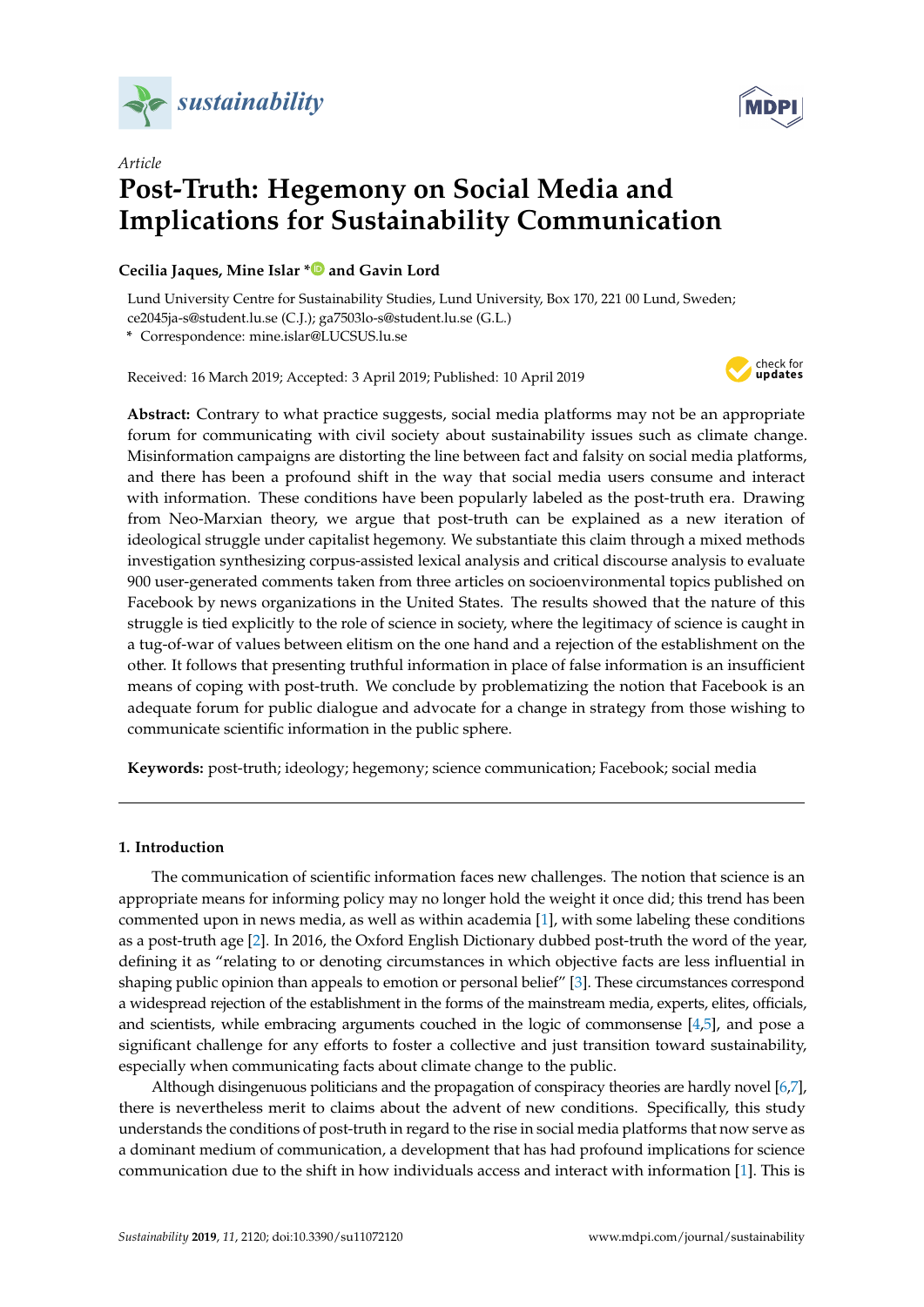in stark contrast to early internet optimism, which saw democratic and emancipatory potential in the internet and even related internet-mediated discourse to the Habermasian "ideal speech situation" [\[8](#page-13-7)[–10\]](#page-13-8).

New research suggests that these conditions may be a dominant characteristic of social media. Emotional content has been shown to travel faster and wider on social media platforms [\[11,](#page-13-9)[12\]](#page-13-10), while the largest study of its kind found that false news stories travel faster, wider, and deeper in online networks than truthful ones, with the degree of novelty and emotional reactions of viewers cited as likely causes of the heightened diffusion of false information [\[13\]](#page-13-11). Because online spaces are inundated with false information, the line between what is real and fabricated is often difficult to distinguish [\[14,](#page-13-12)[15\]](#page-13-13). The result is a proliferation of conspiracy theories and falsities that at one time would have been considered fringe [\[16\]](#page-13-14) but are now corroborated by networks of individuals and independent media outlets [\[15,](#page-13-13)[17\]](#page-13-15).

Along with this development, a series of coordinated efforts on behalf of political and commercial interests seek to shape public perception for political and financial gain. Opaque misinformation campaigns take place within these spaces, and social media are now an instrumental tool in coercive efforts to sway electoral politics [\[4\]](#page-13-3). Automated bots masquerading as humans routinely insert inflammatory remarks into public discussion [\[4,](#page-13-3)[12\]](#page-13-10) in much the same vein as an agent provocateur. There are also concerns over surveillance stemming from a lack of control and transparency over access to the personal data of the billions of social media users [\[18\]](#page-13-16). 'Fake news' has become a commonplace signifier for delegitimizing online content published by laypeople, established media outlets, and political organizations alike [\[19,](#page-13-17)[20\]](#page-13-18). Meanwhile, trolls stoke the flames of division, doubt, and conspiracy at a distance [\[15](#page-13-13)[,17\]](#page-13-15).

The previous literature concerning post-truth is limited insofar as it fails to consider post-truth as a structural phenomenon. Indeed, characterizations of post-truth have largely been situated within the discipline of psychology. Some have narrowed in on how subtle underlying psychological tendencies influence online behavior, focusing on phenomena such the backfire effect [\[21\]](#page-13-19) or echo chambers [\[22\]](#page-14-0). Another popular position is to emphasize the role of dispositions and argue the widespread rejection of the facts is the result of a deep-seated racism, sexism, or xenophobia [\[23\]](#page-14-1). Such explanations have been leveraged to explain how post-truth resulted in the election of a president who was often overtly misogynistic, racist, or xenophobic [\[23\]](#page-14-1). However, while psychological explanations can surely help to explain why people behave the way they do online, they are insufficient as they tend to ignore the larger structural conditions in which post-truth is situated. A risk of this line of reasoning is that by focusing only on psychological tendencies, it may be easy to simply dismiss those who make choices not in their best interest as racist, sexist, or deplorable (e.g., see Reference [\[24\]](#page-14-2)); a tactic which offers no clear pathway forward for addressing post-truth as a social, rather than individual, phenomenon.

Another danger is that without a larger structural understanding, solutions based on psychology may take an instrumental stance on how to best sway public opinion. The logic here is that if appeals to personal belief and emotions are most effective, then those are the avenues which should be explored for communicating with the public [\[25\]](#page-14-3). This tactic has been advocated for from within academia in direct relation to communicating climate change (CC) [\[25\]](#page-14-3), as well as more broadly in the traditional media (e.g., [\[26\]](#page-14-4)) However, strategies that take an instrumental stance on the role of emotions and employ psychological techniques to yield a wanted response are fundamentally coercive. Regardless of whether the desired outcome is, for example, to convince individuals to accept the reality of CC (e.g., [\[25\]](#page-14-3)), this strategy does nothing to reorient public discourse toward rational discussion and at worst reinforces the conditions of a post-truth age; as such, it is self-defeating.

So far, the dominant response from the academic community has been a heightened emphasis on the value of scientific knowledge. This is evident in the sudden proliferation of fact-checking organizations [\[2](#page-13-1)[,19\]](#page-13-17) and flood of academic op-eds on popular news outlets asserting that the facts still matter (e.g., [\[27,](#page-14-5)[28\]](#page-14-6)). Currently, the dominant strategy of scientific communication within online spaces resembles an information deficit model, through which 'fake news' is countered with 'real facts' [\[2,](#page-13-1)[29\]](#page-14-7) it is assumed that the problem is ignorance and the solution is education. However, our position is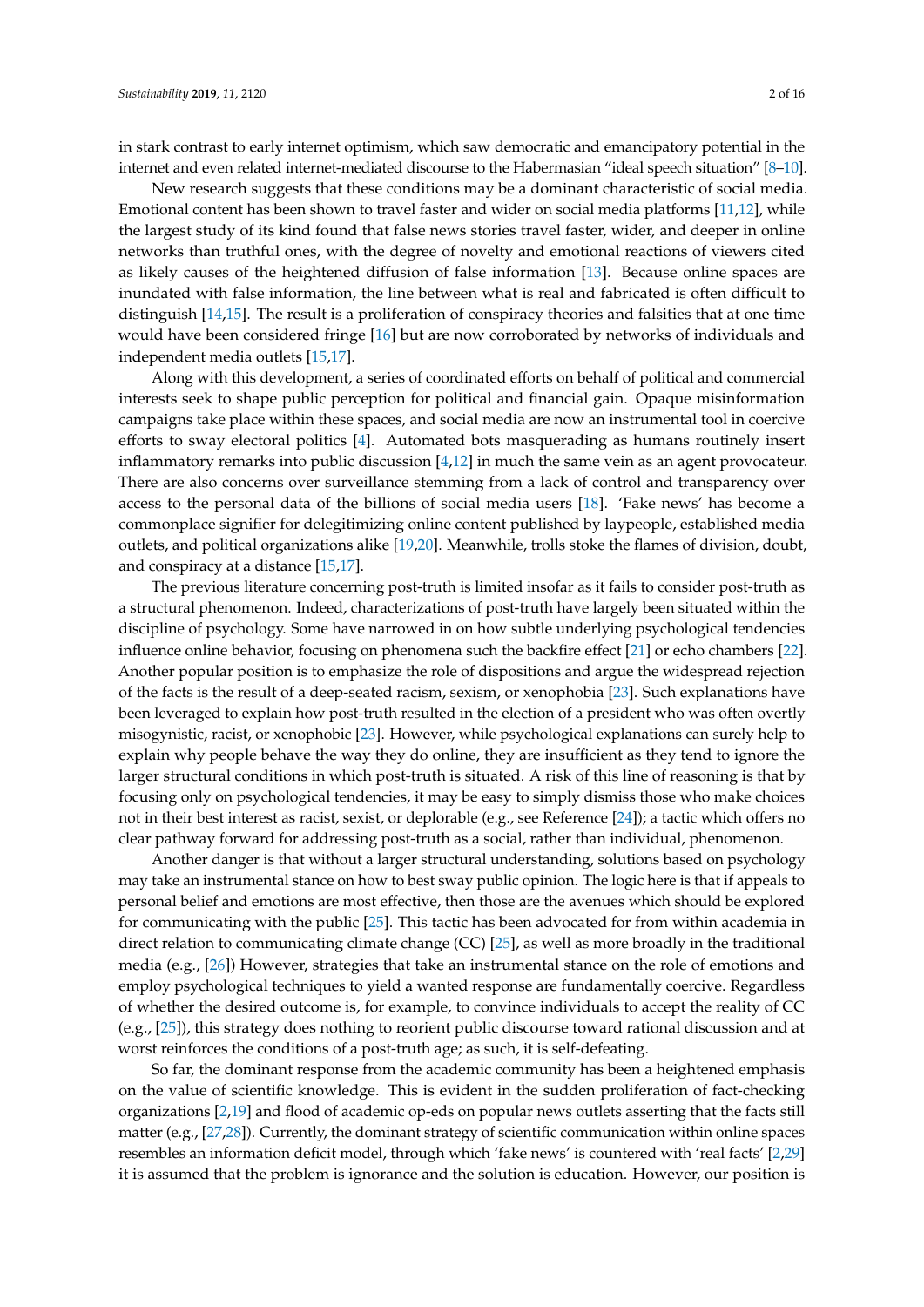that this strategy fails to capture the extent of the problem under the conditions of post-truth. In other words, the information deficit model that underpins much of science communication is ineffective and inadequate.

In light of these shortcomings in the literature, our research investigates whether the conditions of post-truth can be explained as a new iteration of ideological struggle under capitalist hegemony. Our aim is to offer a robust and actionable sociological explanation as a basis for communicating science in regard to the pressing sustainability challenges that require urgent action.

Therefore, we reframe the discursive aspects of post-truth not as a psychological phenomenon but as a struggle over signifiers and their meaning. We adopt a critical position on the nature of ideology, which we take to be a set of discourses that conceal or legitimize injustices and that must be considered in terms of their social and material contexts. We substantiate this claim through a mixed methods investigation that synthesizes corpus-assisted lexical analysis and critical discourse analysis to evaluate 900 user-generated comments taken from three articles on socioenvironmental topics published on Facebook by news organizations in the United States. The motivation for selecting the US is twofold. First, the US has the highest social media penetration in the English-speaking world and is expected to exceed over 200 million users by 2020 [\[30\]](#page-14-8), meaning that social media are a prevailing medium of communication. Second, society is characterized by deep class inequalities, with market capitalism as the dominant organizing principle of social life [\[31\]](#page-14-9). Within the US, views on climate change are diverse; only one in three Americans believes that climate change has a direct effect on the US [\[32\]](#page-14-10), and there are partisan divisions over presenting information about climate change [\[33\]](#page-14-11). By analyzing the discussion of socioenvironmental issues on Facebook, we substantiate the claim that post-truth can be explained as an ideological struggle under hegemony, thereby demonstrating the explanatory power of neo-Gramscian theory in a novel context. Finally, we offer suggestions for how sustainability studies might respond to post-truth given these findings and conclude that the current practice of communicating in online spaces can no longer stand unchallenged.

#### **2. Theory**

We argue that post-truth is best explained as a new facet of ideological struggle under capitalist hegemony, which is sustained through a process of structural mystification. This explanation draws from Neo-Marxian theory, specifically the work of Antonio Gramsci, who proposed the theory of hegemony as an organizing force within unequal societies, as well as recent work by Fairclough, who outlines a critical perspective on the nature of ideology.

A critical perspective implies that ideologies are modalities of power that are involved in the formation and maintenance of unequal social relations [\[34\]](#page-14-12). Ideological framings work by taking the lived experiences of subjects and reframing those experiences in a way that is intuitively appealing but in fact serves to maintain existing power relations. Following this reasoning, ideological struggle is characterized by the fight to diffuse one's own worldview, rather than as a clash between two polarized paradigms, as different class formations seek to appropriate and reappropriate discursive elements [\[34\]](#page-14-12). Therefore, when analyzed in relation to their larger social context, discursive struggles represent a concrete point of entry for locating the mechanisms that formulate and sustain the unequal power relations of late-capitalism [\[35\]](#page-14-13).

Though the precise connections between ideology and emotion are debated, there is general recognition that experiences mediated by ideology are connected to and make use of emotions [\[34,](#page-14-12)[36](#page-14-14)[–38\]](#page-14-15). In practice, ideological premises provide reassurance over the whole breadth of human emotion, which work to elevate the perceived validity of a position [\[34\]](#page-14-12). Thus, the relationship between ideology and emotion is described as a "nexus" that aids the organization and construction of ideological framings [\[37\]](#page-14-16) (p. 22).

Hegemony refers to the way in which a dominant class maintains power through a combination of coercion and consent through both material and discursive pathways [\[39\]](#page-14-17). The balance between these two forces is such that the dominant class does not exclusively rely on exercising violence or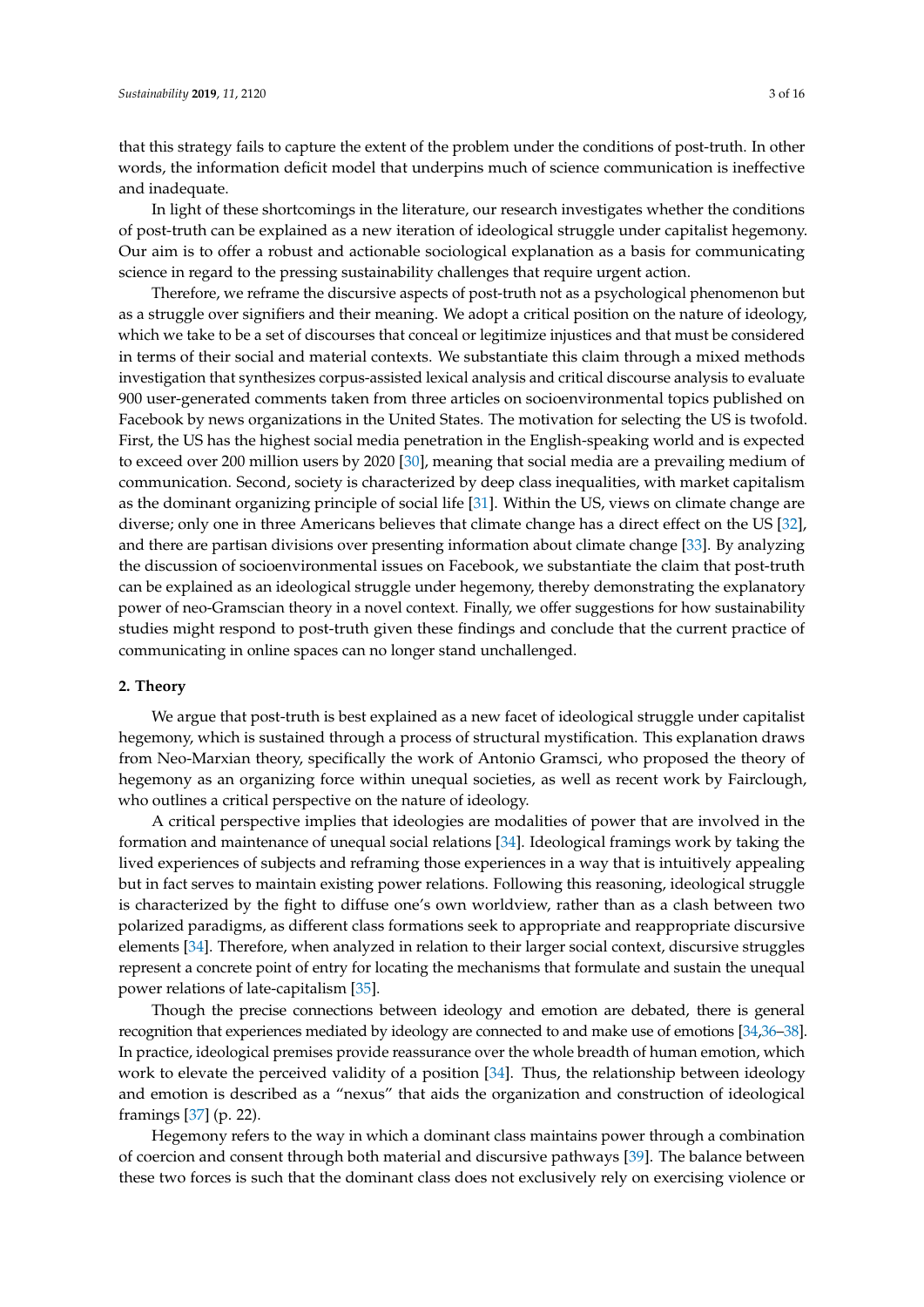establishing legal and or structural controls but tends to favor more subtle means aimed at pervading the realm of ideas and values. Thus, hegemony refers explicitly to the way in which unequal power relations are established and maintained within the social order of capitalism. Importantly, hegemony deepens the notion of ideology by situating it alongside the political, economic, and cultural spheres in acquiring the consent of the public to their own domination [\[40\]](#page-14-18). According to Gramsci, the entire range of institutions (schools, hospitals, advertising agencies, etc.) as well as those members of the public involved in shaping the values and attitudes of a society (doctors, lawyers, religious figures, teachers. etc.) all contribute to the hegemonic project [\[40\]](#page-14-18). Thus, hegemony includes ideology but cannot be reduced to it, as it stresses both the discursive and nondiscursive pathways employed by the elite to secure power [\[34\]](#page-14-12).

Hegemony is established discursively through the manipulation of collective belief-systems to instill a common-sense worldview [\[39\]](#page-14-17). Within this context, subjects adopt ideological positions and make choices that they perceive to be in their best interest, even when these choices may be counter to their wellbeing [\[39\]](#page-14-17). Ultimately, social conditions that serve the elite class are maintained, despite being considered as beneficial to all [\[39\]](#page-14-17). Because ideological formations or common-sense worldviews are in a constant state of fluctuation, they must be habitually reconstructed and reinforced by the hegemonic apparatuses within civil society and the state. Therefore, to employ the concept of hegemony is to provide a tangible entry point for the analysis of the systemic features of societies with unequal power relations. One of the strengths of Gramsci's theory of hegemony is the emphasis on the human creators of culture, each with their own situated needs and interests [\[40\]](#page-14-18). Gramsci avoids reifying culture into an autonomous system, instead focusing on how hegemonic apparatuses struggle to define the boundaries of a common-sense reality through ideological means [\[34](#page-14-12)[,40\]](#page-14-18).

Within this study, we understand ideology to have most, if not all, of the following characteristics: (1) Seeks to naturalize the status quo, especially existing power relationships; (2) demonstrably functions to maintain this status quo; (3) functions against the best interest of the individual who adopts it; and (4) appeals to 'common-sense' reasoning or rhetoric.

Notably, there are some limits to the explanatory power of hegemony. Cultural hegemony emphasizes the rationalized consent to one's own domination. Here, when ideology is insufficient, rationalized justifications serve to 'patch up' the contradictions inherent in societies with unequal social relations. The concept of structural mystification is therefore necessary for explaining a stable hegemony, as Gramsci alone is unable to explain the durability of capitalism.

Although we do not directly peruse the avenue of mystification within our data analysis, this force is relevant as it relates to "the double reversal of exploitation" in advanced capitalism, where the objective truth of exploitation is concealed from the subjective truth of the individual [\[41\]](#page-14-19) (p. 191). The relationship between mystification and hegemony is that the former renders exploitation opaque, while the latter organizes consent to domination.

#### **3. Materials and Methods**

Investigating whether post-truth can be understood as an ideological struggle under hegemony necessitates that we select a case distinct in its spatial and cyberspatial locations. Therefore, we chose to investigate discussion relating to socioenvironmental issues on Facebook's comment section, spatially bound to the US. This case study was selected according to Flyvberg's criteria for a critical case [\[42\]](#page-14-20), which is to say both Facebook and US politics have strategic importance in relation to post-truth, especially in the context of climate change; this is the most likely place for confirming or denying the presence of ideological struggle taking place in online debate.

Since its inception in 2004 as a virtual networking site for students at Harvard University, Facebook has grown to host over 2.13 billion monthly users [\[43\]](#page-14-21). In the US, 81 percent of the population reports regularly using the service. If ideological rather than rational struggle is motivating discussion of socioenvironmental issues on social media, Facebook's expansive user base makes it the most likely place to uncover these mechanisms.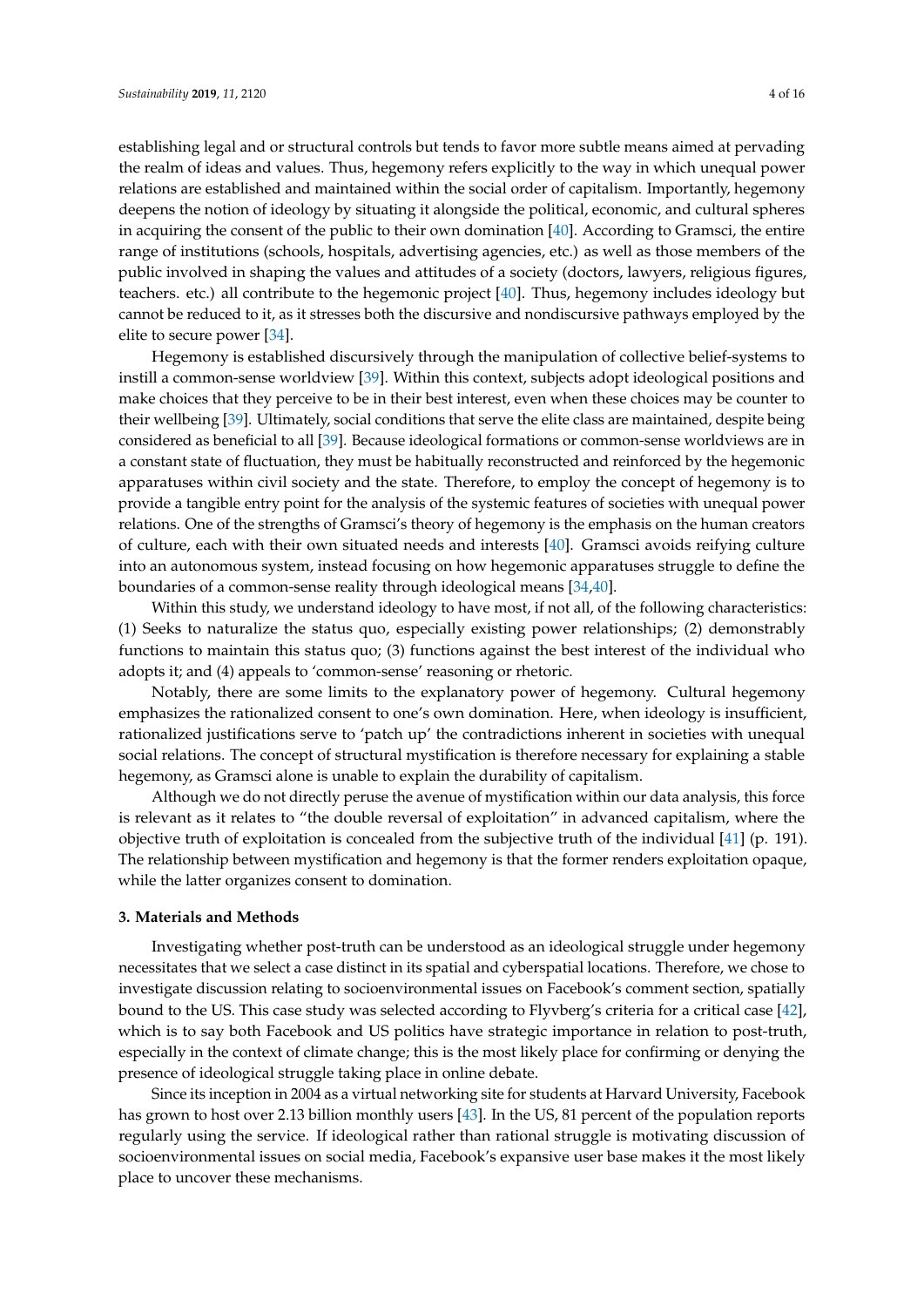We accessed discussion of socioenvironmental issues on Facebook by locating the top ten most engaged-with news articles, measured in likes, comments, and shares, according to the BuzzSumo platform for market research, using the search term "climate change". We opted for a time frame of articles published in the six-month period between October 2017 and March 2018 to capture a breadth of topics. Following this, we narrowed our focus by selecting those articles published directly on Facebook by news organizations in the US as opposed to being linked to the platform by another type of user. We did so as this allowed us to assess the response to the article without an individual or business further influencing the discussion. We then refined this selection to three articles based on their thematic qualities in order to have a representative sample of the most discussed topics. The final three articles in order of popularity are visible in Table [1](#page-4-0) below.

<span id="page-4-0"></span>

| Title                                                                                              | Publisher              | Date Posted to Facebook | <b>Reactions/Comments/Shares</b> |
|----------------------------------------------------------------------------------------------------|------------------------|-------------------------|----------------------------------|
| Heart-Wrenching Video Shows<br>Starving Polar Bear on Iceless Land                                 | National Geographic    | 8 December 2017         | 210,000/6,900/129,000            |
| Monster storm to blast East Coast<br>before polar vortex uncorks<br>tremendous cold late this week | Washington Post        | 2 January 2018          | 11,000/1,883/10,000              |
| Syria Signs Paris Agreement<br>Leaving America As The Only<br>Nation On Earth To Reject It         | <b>IFL</b> Science.com | 7 November 2017         | 90,000/7,700/38,000              |
|                                                                                                    |                        |                         |                                  |

As shown in the above table, the first article relates to a video filmed by National Geographic of a dying polar bear. The second article, published by the Washington Post, describes an extreme weather event on the Eastern coast of the United States. Finally, the third article is related to the US withdrawal from the Paris Agreement, posted by ifls.com. After selecting these cases, we extracted a sample of the 300 most relevant comments for analysis, resulting in a total sample size of  $N = 900$  comments. "Relevant Comments" is a filter available from Facebook which shows the most engaged-with comments, filters out languages other than English, and omits potentially fake accounts. According to Facebook's transparency guidelines, these are accounts flagged by Facebook that appear to violate the community standards related to authentic representation. It is worth noting that Facebook does not provide precise information regarding the criteria used for identifying potential inauthentic accounts. The decision to select the most relevant comments (in contrast to a random sample, or the first or last 300) is this allowed us to interpret the largest range of viewpoints of users who commented on the articles rather than revealing relatively long conversations between only a few individuals. Sample size was selected based upon a benchmark for assessing online user comments adapted from Koteyko et al. [\[44\]](#page-14-22).

To analyze the data, we undertook a mixed method data-driven approach to textual analysis by coupling tools from Corpus Linguistics with critical discourse analysis (CDA). The qualitative element of this work is centered around Fairclough's three-part analytical model for CDA, which entails an analysis of text, discourse practice, and social practice (see Figure [1](#page-5-0) below). Though aspects are analytically distinct, we can think of each category as existing in a dialectical relationship with each other where text influences social practice, and social practice influences the text. Textual analysis can enhance the study of hegemony by looking at how texts function to reproduce or challenge the dominance of social groups [\[44\]](#page-14-22).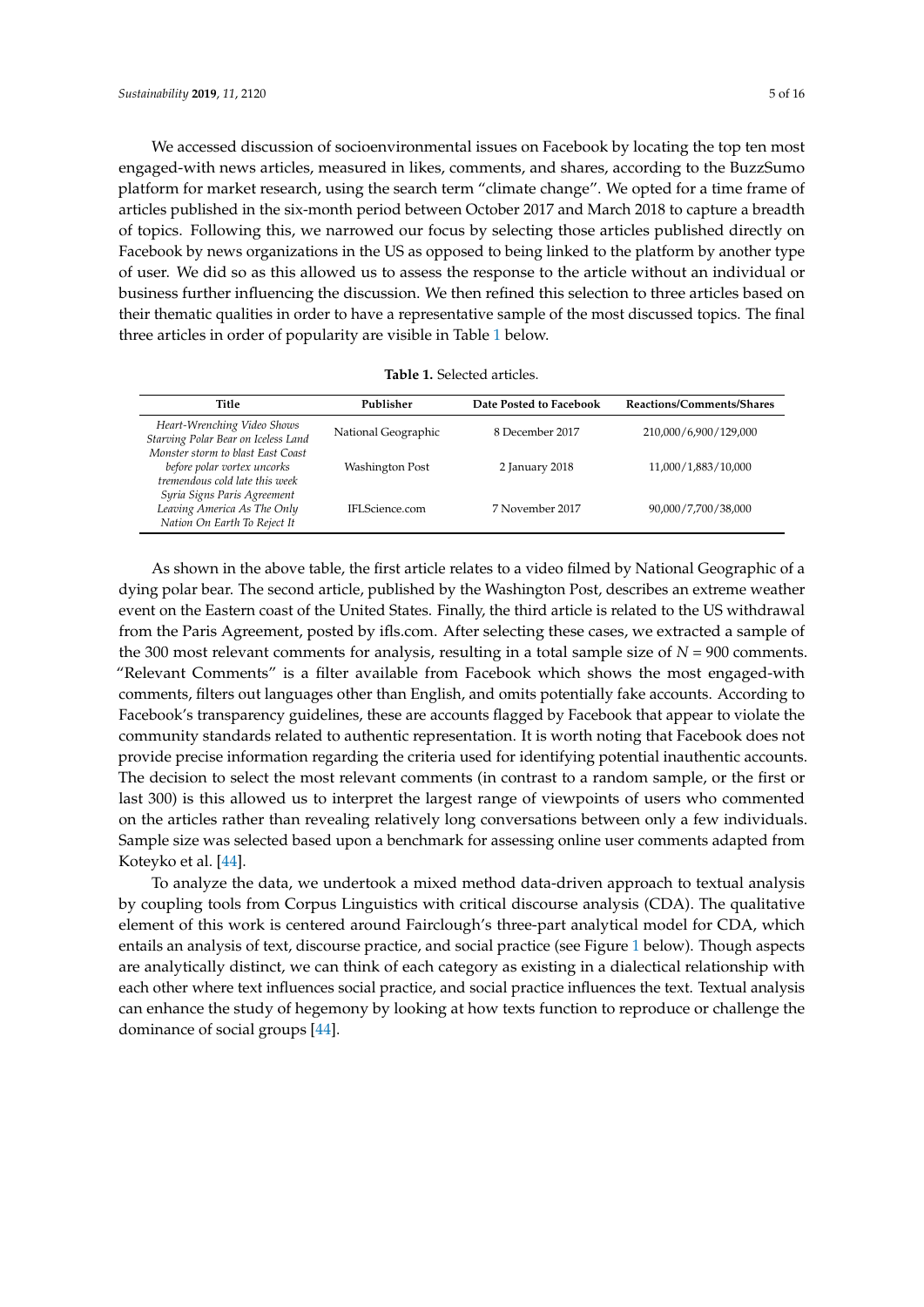<span id="page-5-0"></span>

**Figure 1.** The (1) theory, (2) study aims, and (3) case (in bold), as they relate to the elements of critical discourse analysis (in italics). The text is situated within discourse practice, which is situated within discourse analysis (in italics). The text is situated within discourse practice, which is situated within social practice; this corresponds to our selection of Facebook comments, which are situated within the social practice; this corresponds to our selection of Facebook comments, which are situated within the conditions of post‐truth, which is situated within the hegemony and ideology of advanced capitalism. conditions of post-truth, which is situated within the hegemony and ideology of advanced capitalism.

The quantitative aspects of this work centered around corpus‐assisted linguistic analysis The quantitative aspects of this work centered around corpus-assisted linguistic analysis (CALA) and made use of the open-access Lancs Box platform (Lancaster University). This method allowed for a statistical evaluation of word frequencies, or keywords, which are defined as the statistically significant relative frequency of words in a corpus, with reference to another corpus [\[44](#page-14-22)[,45\]](#page-15-0). The keywords guided us towards the context and salience of discursive elements in the collection of electronically stored texts.  $\mathsf{CALA}$  helped us to identify trends within the dataset and served as a starting point for a qualitative analysis, in this case, discursive indicators of ideological struggle, hegemony, and post-truth.

## struggle, hegemony, and post‐truth. **4. Results**

Based on the quantitative analysis, it was immediately noticeable that the absolute frequencies  $\epsilon$  regions can actually noticeable that the absolute  $\epsilon$  absolute frequencies  $\epsilon$ below). In the comments responding to the National Geographic article (Dataset 1), the absolute word frequencies of the top five keywords were more than double those of the Washington Post article  $\sigma$ (Dataset 2), and over five times greater than for the ifl.com article (Dataset 3). of the keywords extracted from the articles varied drastically between each dataset (see Table [2](#page-6-0)

The keywords provide an initial insight into the themes and tones of the comments (see Table [1](#page-4-0) above). Dataset 1 contains many emotional terms, such as 'sad', 'heartbreaking', 'suffering', and 'starving', and a clear link between CC, polar bears, and human action is immediately visible. Dataset  $\mathcal{L}$  shows that weather , chinate, and trump are central concepts, while words like floax suggest dialogue may be contentious. Dataset 3 shows that discourse is contentious, with words like 'climate', 'embarrassing', 'fucking', 'billions', and 'pay' suggesting there are connections being made between CC, the Paris Agreement, and economic cost. Based on the statistical analysis, we can see that commenters being made between the statistical analysis, we can see that commenters are bringing in topics that are not discussed in the articles. While this is not immediately visible in Dataset 1, Dataset 2 shows that global warming and Donald Trump are brought into discussion despite being absent from the contents of the article. Given that these are both within the top five keywords, these topics are likely salient in the data. Dataset 3 shows a similar result, with an emphasis  $\frac{1}{2}$ on 'paying', 'millions', 'billions', and 'money', all within the top 50 keywords, yet economic cost is emphasis on 'paying', 'millions', 'millions', and 'money', and 'money', all with 50 keywords, yet economic sta 2 shows that 'weather', 'climate', and 'Trump' are central concepts, while words like 'hoax' suggest absent from the article.

The qualitative critical discourse analysis revealed a highly diverse set of discourses. However, there are three trends that we will discuss in detail given their saliency within the data and links to there are three trends that we will discuss in detail given their saliency within the data and links to ideological struggle. These are a widespread rejection of establishment authorities, a struggle over scientific legitimacy, and a struggle to suppress climate denialism.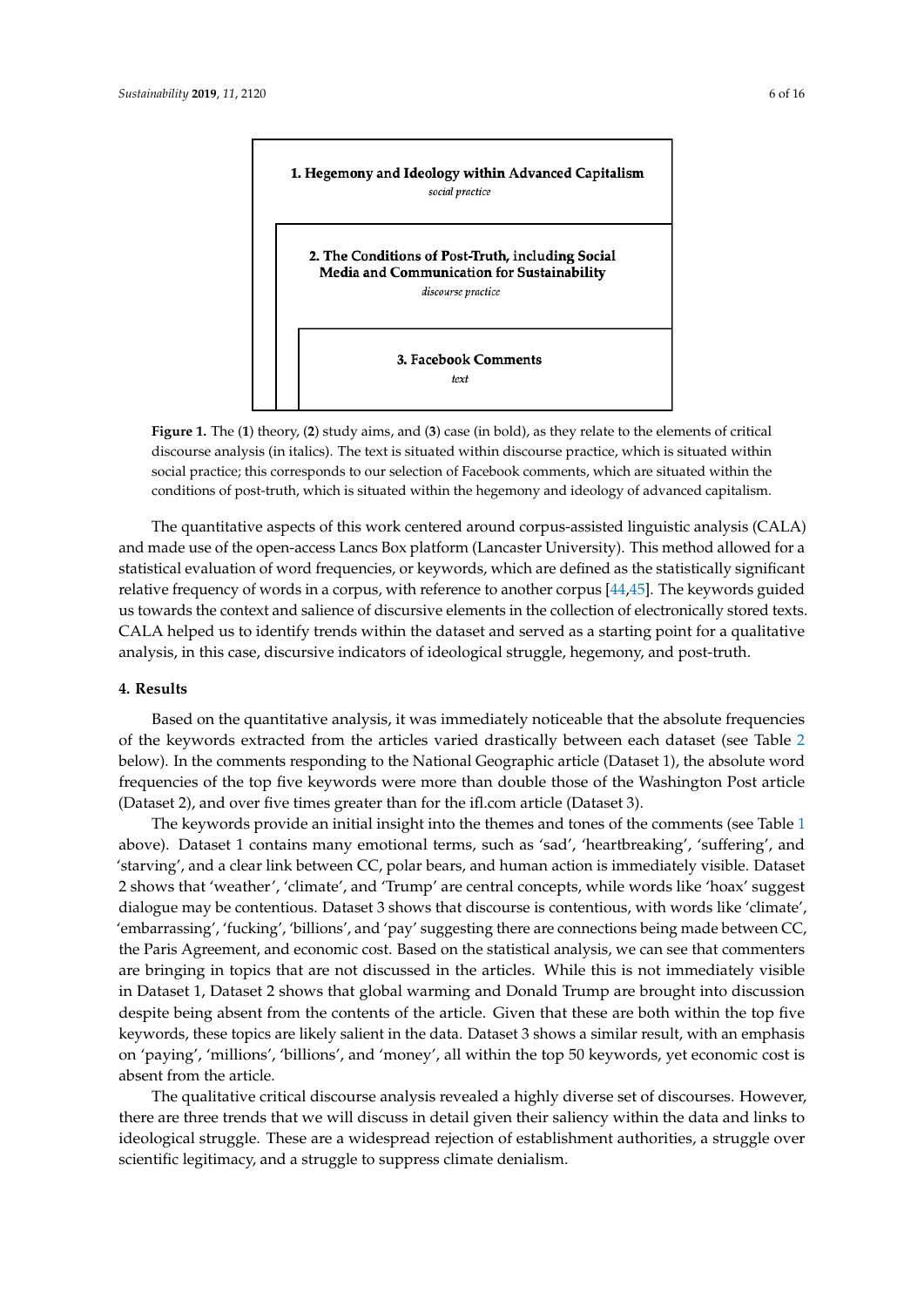The backdrop of these trends was a polarity between those who believe CC is real and those who are skeptical. In descending order, the four dominant positions on CC were:

- (1) CC is real;
- (2) CC may or may not be real but may not be responsible for the events in the article;
- (3) CC is not real;
- (4) CC is real, but humans are not the cause.

These categories were selected based on their prevalence within the comments and were delineated where the commenter either explicitly stated their position on CC or where their position logically followed from their statement. Within the dataset, it was possible to ascertain the commenters' position on CC in 47 percent of the comments.

#### *4.1. Anti-Elitism*

Each of the datasets revealed a strong distrust in certain elites. Often, this occurred as commenters evoked a public figure or institution (e.g., Al Gore or National Geographic), which was then framed as corrupt. The media were the most widely distrusted authority among climate skeptics (groups 2–4) and was described as "fake news" having an "agenda" or spreading "misinformation" with the intention of scaring the public or generating profits. In dataset 2, claims that elites are profiting from or responsible for extreme weather were common.

In dataset 3, the media were not discussed. Instead, other nations were evoked by skeptics to delegitimize the Paris Agreement (for example, Syria, Saudi Arabia, and North Korea). There were also attempts to delegitimize "liberals" and "democrats", who were construed to be ignorant and uninformed. However, the dominant rhetorical strategy among skeptics in this dataset was to frame the Paris Agreement as financially irresponsible. Here, there was a rejection of international action on CC in favor of fiscally conservative, America first-style policies. For a representative sample of comments in this category, see Table [3](#page-8-0) below.

<span id="page-6-0"></span>**Table 2.** Top 20 keywords for each dataset. Keywords are statistically significant words within a corpus. Note the relation between keyword and word frequency. According to the Lancs Box manual, the keyword statistic compares the frequency of a keyword within the data to its approximate occurrence within the corpus of English.

| Dataset 1 |           |           | Dataset 2 |           |           | Dataset 3    |           |                  |  |
|-----------|-----------|-----------|-----------|-----------|-----------|--------------|-----------|------------------|--|
| Keyword   | Frequency | Statistic | Keyword   | Frequency | Statistic | Keyword      | Frequency | <b>Statistic</b> |  |
| polar     | 105       | 58.2      | climate   | 39        | 62.4      | usa          | 17        | 49.9             |  |
| bears     | 115       | 54.2      | trump     | 27        | 54.1      | trump        | 15        | 43.7             |  |
| bear      | 113       | 42.8      | global    | 25        | 48.7      | syria        | 15        | 43.3             |  |
| global    | 64        | 36.9      | warming   | 23        | 42.9      | agreement    | 24        | 34.3             |  |
| climate   | 76        | 36.1      | storm     | 26        | 41.9      | embarrassing | 11        | 29.5             |  |
| warming   | 60        | 33.1      | weather   | 31        | 37.2      | america      | 24        | 24.0             |  |
| animals   | 78        | 29.6      | snow      | 24        | 30.8      | climate      | 10        | 23.7             |  |
| planet    | 48        | 24.0      | cyclone   | 14        | 28.8      | paris        | 13        | 23.0             |  |
| humans    | 37        | 20.7      | tomorrow  | 19        | 23.9      | countries    | 18        | 21.2             |  |
| &         | 31        | 19.1      | bomb      | 15        | 22.7      | we're        | 11        | 20.4             |  |
| animal    | 50        | 18.1      | change    | 38        | 22.7      | paying       | 8         | 19.1             |  |
| starving  | 31        | 18.0      | it's      | 10        | 20.9      | fucking      | 6         | 18.3             |  |
| it's      | 28        | 17.3      | don't     | 9         | 18.9      | save         | 9         | 16.7             |  |
| ice       | 40        | 16.9      | i'm       | 9         | 18.9      | coal         | 7         | 16.1             |  |
| sad       | 36        | 16.4      | movie     | 11        | 17.8      | lol          | 5         | 15.4             |  |
| video     | 26        | 15.9      | polar     | 9         | 17.7      | country      | 22        | 15.3             |  |
| don't     | 23        | 14.4      | cold      | 22        | 16.6      | billions     | 5         | 14.4             |  |
| change    | 78        | 13.8      | coast     | 12        | 15.5      | pay          | 12        | 13.2             |  |
| species   | 27        | 12.3      | hoax      | 7         | 14.9      | hypothesis   | 5         | 13.1             |  |
| extinct   | 19        | 12.0      | vortex    | 7         | 14.8      | murica       | 4         | 12.5             |  |

#### *4.2. 'Good Science' versus 'Bad Science'*

The concept of science was only explicitly brought into discussion twice in dataset 3. Instead, comments centered around whether leaving the Paris Agreement is a good or bad choice (see above).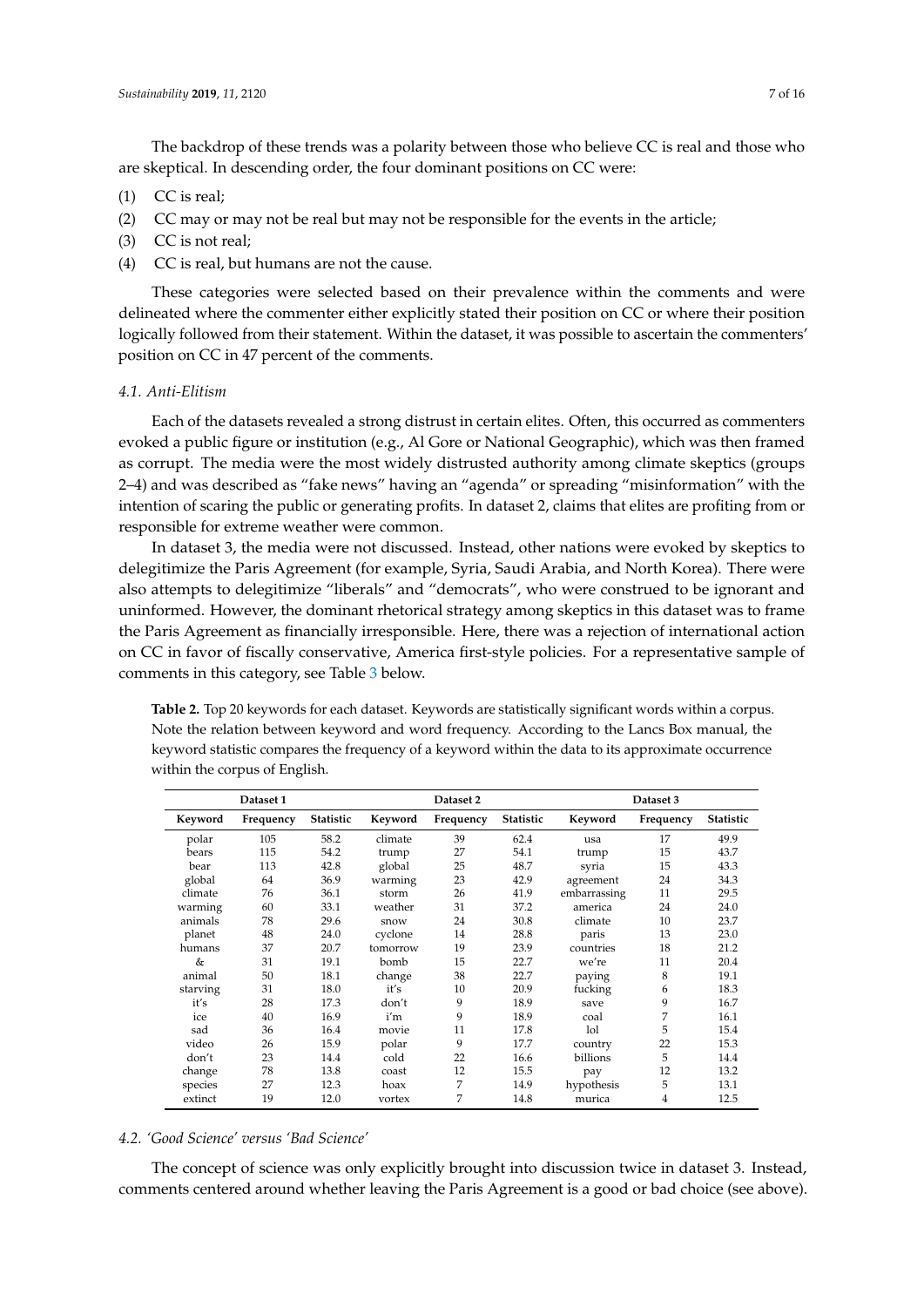In datasets 1 and 2, science was a central and contentious topic. However, while the concept of 'science' was evoked, it was not done in a way reflective of the epistemic validity of science. Instead, science was discussed superficially and without substantiation.

All groups used the premise of scientific authority to delegitimize contrary positions and to legitimize their own position on whether CC is real, or responsible for the events in the articles. It was also common to rely on anger, emotive argumentation, or ridicule. These samples displayed a high amount of interdiscursivity, in which commenters introduced claims made by scientists or other authorities in order to legitimize their position. Among those who believe CC is real, emphasis was placed on consensus and the authority of science was almost wholly unquestioned. However, there was a low incidence of substantiating claims beyond anecdotal evidence. In all groups, there was a distinction drawn between 'good' science and 'bad science', and references to an "agenda" or "corruption" amongst scientists were common. Skeptics were much more likely to introduce counterexamples, often taking the form of anecdotes or claims associated with unrigorous sources, in order to legitimize a position. For a representative sample of this trend, see Table [4](#page-9-0) below.

#### *4.3. Suppressing Climate Denialism*

In all three datasets, those who believe in CC sought to discredit climate skeptics through different strategies of legtimization and delegitimation. While legitimization is the practice of attributing acceptability to social actors, actions, or relations aligned with the status quo [\[45\]](#page-15-0), delegitimation is aimed at perceived negative aspects of social actors, actions, or relations and typically makes use of speech acts such as ridiculing, accusing, insulting [\[46\]](#page-15-1). In our study, the most common strategies of delegitimation were negative-other representation, attacks on authority, moral evaluation, argumentation, and emotional appeals. In practice, this ranged from making death threats, implying that climate skeptics are "stupid" and "pathetic", to claiming that those who do not believe in CC lack a moral compass or are wholly responsible for CC. Often, sentiments were anthemic, emotive, or dehumanizing, and the intention was to suppress climate denialism. Similarly, those convinced of CC sought to place blame on other groups for events in the articles or CC more broadly. Donald Trump was blamed more than any other group or figure and was either wholly to blame, partially to blame, or seen as exacerbating the issue of CC. This was followed by placing blame on climate denialists, Trump voters, the wider government, or America in general, with a similar spectrum of accountability. However, it is important to note that this blame in all categories was often linked to a perceived hostility to climate science. A sample representative of this trend is presented in Table [5](#page-9-1) below.

The strategies used to delegitimize authority among skeptics were centered around rhetorical elements such as "fake news" or "misinformation", where commenters sought to discredit the validity of the media. In this case, these statements were typically linked to the Republican establishment and its affiliates.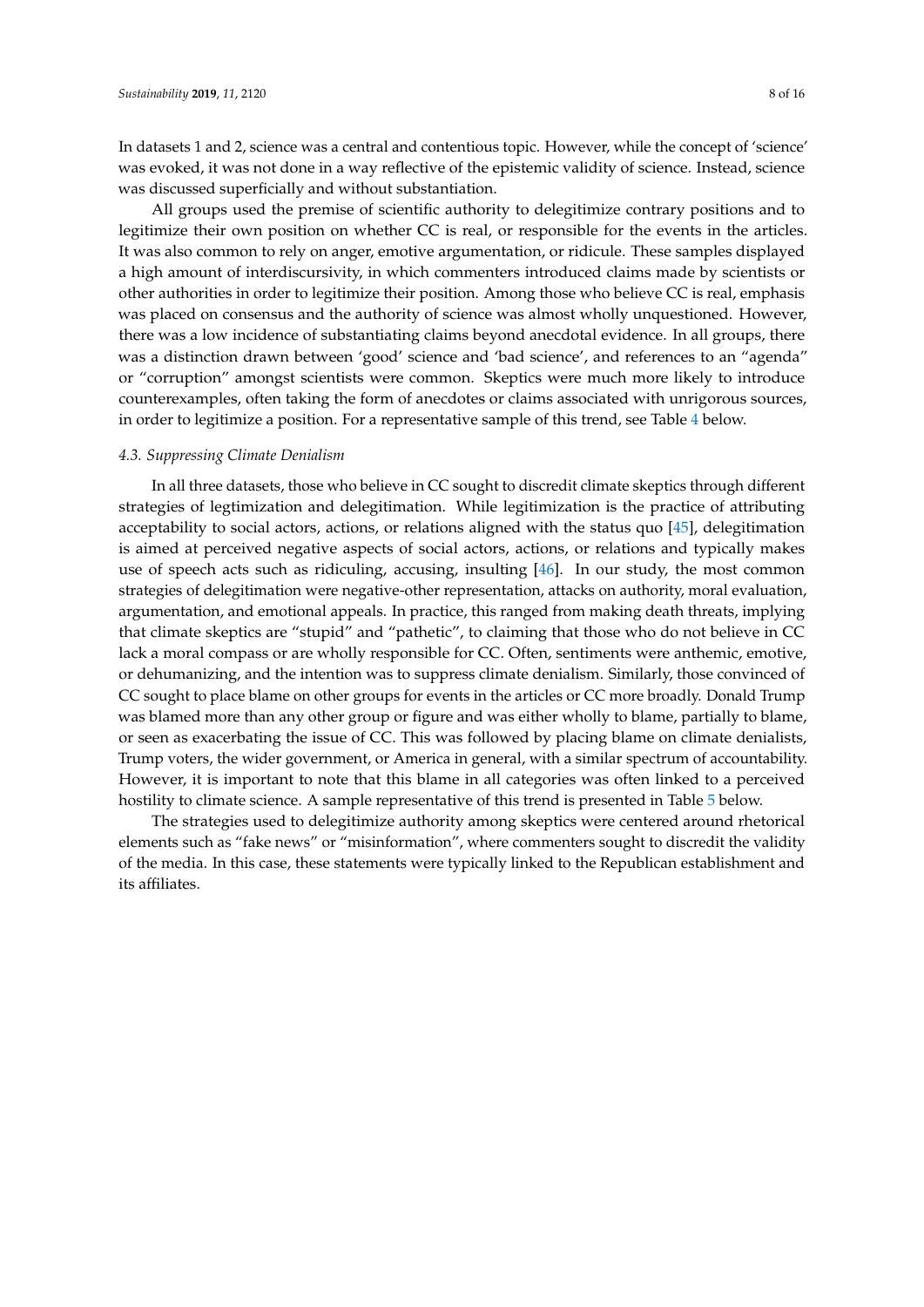<span id="page-8-0"></span>

| <b>Dataset</b> | Comment                                                                                                                                                                                                                                                                                                                                                                                                                                               | Codes [46,47]                                                                                                  | <b>Social Practice</b>                                                                                                                                                                                 |
|----------------|-------------------------------------------------------------------------------------------------------------------------------------------------------------------------------------------------------------------------------------------------------------------------------------------------------------------------------------------------------------------------------------------------------------------------------------------------------|----------------------------------------------------------------------------------------------------------------|--------------------------------------------------------------------------------------------------------------------------------------------------------------------------------------------------------|
|                | "Deception at its finest. Anyone who has studied the habitats of polar<br>bears is well aware that all polar bears struggle during summer<br>months and some do die. It has nothing to do with global warming<br>(which is a lie) and this pattern of survival during summer months<br>has ALWAYS been part of the polar bears survival. Do not be<br>deceived and take this 'fake news' site for 'truth.'"                                           | Modality: truth claim<br>Delegitimation<br>argumentation<br>Attacks on authority                               | Aim to reframe the contents of the<br>article as false<br>Frames media as deceptive<br>$\bullet$<br>and manipulative<br>Connects climate change and media<br>$\bullet$<br>as part of a "larger agenda" |
| $\mathcal{P}$  | "WTF is up with all the extreme language and hyperbole on weather?<br>Is it really the end of the word or does it just improve ratings if you<br>pretend it is?"                                                                                                                                                                                                                                                                                      | Modality: questioning<br>Delegitimation, argumentation<br>Attacks on authority                                 | Aim to reframe the contents of the<br>article as fearmongering<br>Frames media as deceptive<br>$\bullet$<br>and manipulative                                                                           |
| 3              | "The Paris "agreement" is all bullshit anyways. Nothing more than a<br>gathering for hold holding/jerk-off sessions; 'promising' to commit<br>money to climate science and promising to do better things for the<br>environment. It's still just a money marketing scheme for other<br>countries to mooch off of other countries to make their country<br>cleaner. Just fucking do it yourself, don't make a fucking dog and<br>pony show out of it." | Modality: presenting opinion<br>as fact<br>Delegitimation,<br>argumentation, dismissal<br>Attacks on authority | Aim to reframe the contents of the<br>article as justified<br>Frames process as corrupt<br>$\bullet$<br>and exploitative<br>Frames international community<br>$\bullet$<br>as disingenuous             |

**Table 3.** 'Skeptical of Authority'. Table shows data samples representative of the trend of anti-elitism from each of the datasets. Note that in each of the samples, commenters make use of delegitimation strategies in reframing the contents of the articles.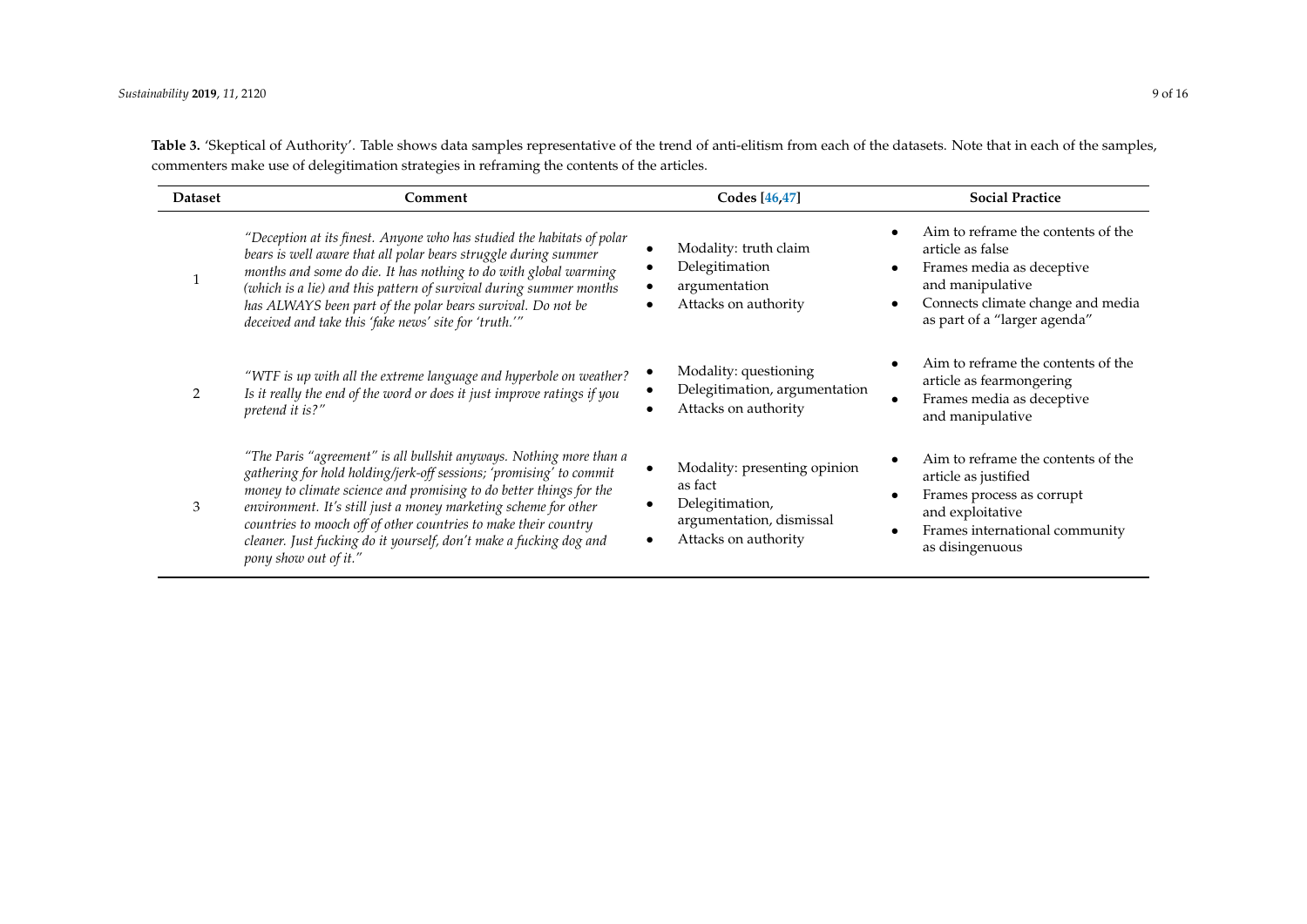**Table 4.** 'The Struggle Over Science'. Table shows data samples representative of this trend. Note the strategies of legitimization and delegitimation to construe different and contrasting meanings of scientific authority.

| <b>Dataset</b> | Comment                                                                                                                                                                                                                                                                                                                                                                                                                                                                                                                                                                                                                                                                                                                                                                                                                                                                                    | Codes [46,47]                                                                                                                         | <b>Social Practice</b>                                                                                                                                               |
|----------------|--------------------------------------------------------------------------------------------------------------------------------------------------------------------------------------------------------------------------------------------------------------------------------------------------------------------------------------------------------------------------------------------------------------------------------------------------------------------------------------------------------------------------------------------------------------------------------------------------------------------------------------------------------------------------------------------------------------------------------------------------------------------------------------------------------------------------------------------------------------------------------------------|---------------------------------------------------------------------------------------------------------------------------------------|----------------------------------------------------------------------------------------------------------------------------------------------------------------------|
|                | "I love all the morons in this comment section that seem to think their intelligence<br>trumps actual science and can't ever seem to point to real evidence that climate<br>change isn't happening. Just because you don't believe our climate is changing<br>doesn't mean it's not real. I know none of you finished 3rd grade but how the hell<br>you fuckers were ever even conceived is beyond me."                                                                                                                                                                                                                                                                                                                                                                                                                                                                                    | Modality: truth claim, irony<br>Authorization of 'Science'<br>Legitimization of scientific community<br>Negative Other representation | Struggle to define the content of the article as truthful<br>Distinction between 'good science' and 'bad science'<br>Aim to suppress opposing position               |
| 2              | "But  but  where's the global warming?? Oh yes, it's 'climate change' now,<br>in case that warming business didn't really pan out, all the bases are still covered.<br>So-called 'Climate Change' is about a whole lot of money and who gets it."                                                                                                                                                                                                                                                                                                                                                                                                                                                                                                                                                                                                                                          | Modality: truth claim, irony<br>Delegitimation of 'science'<br>Delegitimation of elites                                               | Aim to suppress opposing position<br>Struggle to define event as proof of corruption. Cast<br>doubt over credibility of scientific community                         |
| 3              | "The Scientific Method we all learned about in 6th grade: 1. See something<br>(observation).2. Think about it (formulate a hypothesis).3. Design an experiment<br>to test your hypothesis.4. Observe the results of your hypothesis.5. Adjust<br>hypothesis to fit observation.6. Go to 3. 7. Repeat as needed. The Scientific<br>Method as practiced by acolytes of the Church of the Cranky Climate: 1. Observe<br>something. 2. Formulate a hypothesis. 3. Design a model to accommodate the<br>hypothesis. 4. Cherry pick data to fit the hypothesis. 5. Shriek<br>DENIER!!!!!!!!!!!!!!!!!!!!!!!!!!! when confronted with data contradicting your<br>hypothesis. 6. Get more grants to continue making more and more models. 7.<br>Testify before congress on the need for trillion dollar programs to take care of the<br>crisis. 8. Go to 6.9. Repeat until the nation is bankrupt." | Authorization of 'Science'<br>Modality: truth claim, irony<br>Legitimization and Delegitimation                                       | Struggle to distinguish between 'good science' and<br>'bad science'<br>Skeptical of scientific community and connection to<br>fiscal irresponsibility and corruption |

<span id="page-9-0"></span>**Table 5.** 'Suppressing Climate Denialism'. Table shows samples representative of this trend. Note the influence between modality and negative other representation in suppressing climate denialism.

<span id="page-9-1"></span>

| <b>Dataset</b> | Comment                                                                                                                                                                                                                      | Codes [46.47]                                                                      | <b>Social Practice</b>                                                                                                                  |  |
|----------------|------------------------------------------------------------------------------------------------------------------------------------------------------------------------------------------------------------------------------|------------------------------------------------------------------------------------|-----------------------------------------------------------------------------------------------------------------------------------------|--|
|                | "Those ignorant and utterly selfish people who continue to insist that<br>climate change is false are 100% responsible for this. I wish hell were real.<br>Those people deserve to burn for eternity."                       | Modality: truth claim<br>Negative other representation<br>Moral evaluation         | Aim to suppress opposing position<br>٠<br>Places blame wholly on climate skeptics<br>$\bullet$<br>Frames Other as lacking moral compass |  |
|                | "This sure as hell ain't global warming! So says the right winged crazies<br>who voted for Trump! I mean my God, let's focus on Hillary Clintons<br>e-mails right? Or firing Robert Mueller! It's called priorities people!" | Modality: presenting opinion as<br>fact, ridicule<br>Negative other representation | Aim to suppress opposing position<br>Struggle to define opposition as misguided                                                         |  |
| 3              | "We are becoming the very symbol of stupidity and willful ignorance."                                                                                                                                                        | Modality: truth claim<br>Negative other representation                             | Aim to suppress opposing position<br>٠<br>Frames Other as ignorant<br>٠                                                                 |  |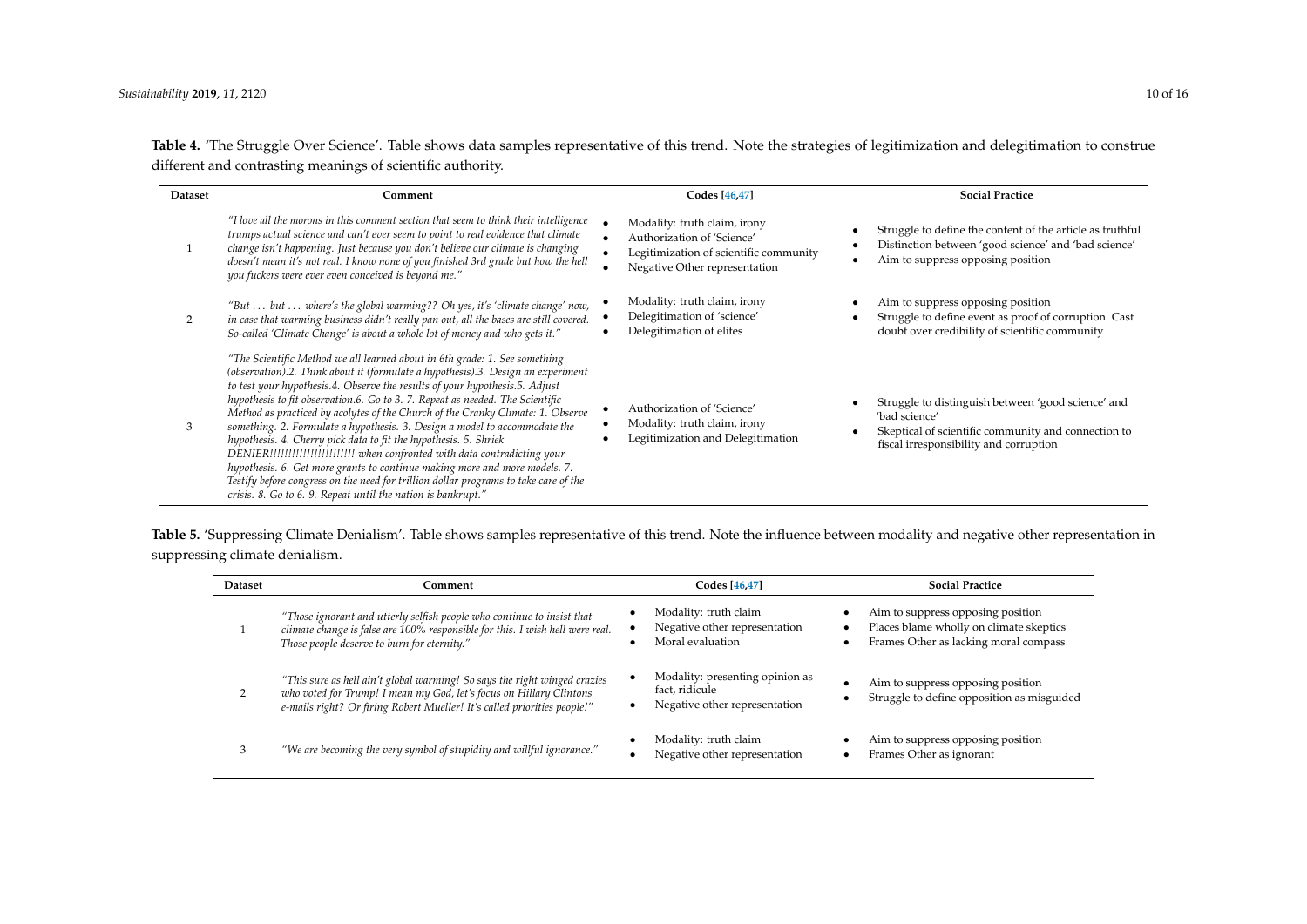#### **5. Discussion**

These results expose a discursive battle over the concept of science. Notably, in this struggle, scientific claims were not evaluated in regard to their internal consistency and empirical correspondence but were instead attacked in regard to the perceived agenda of the scientist or institution, dismissed on the basis of anecdotal evidence and common-sense arguments, or rather defended through accusatory and emotionally-laden ad hominem attacks. As an element of hegemonic struggle, this discursive battle seeks to restructure and contest discourses by incorporating and reincorporating what others have said into new formations—in other words, commenters are struggling over who has the rightful claim to scientific authority and legitimacy. This struggle can be conceptualized as ideological because many of the commenters' positions uncritically naturalize positions that serve the interest of existing power relations.

For example, climate skeptics tended to view the progression of ideas from within the scientific community (such as the change in terminology from "global warming" to "climate change") as evidence of a larger nefarious agenda centered around wealth and privilege; thus, common-sense reasoning is used to justify a position not within the group's own best interest. Similarly, those who believe the climate is changing but not for anthropogenic reasons sought to reframe the content of the articles as a product of natural processes. As did many commenters whose positions on climate change was left ambiguous. Commenters in these camps often pointed to the fact that the climate has always fluctuated, and therefore, species extinction is a naturally occurring process. Although it is correct that the climate has changed cyclically in the past, this position contributes to maintaining existing power relations by deproblematizing the anthropogenic drivers of climate change.

Both CC skeptics and the convinced made distinctions between 'good science' and 'bad science'. However, while skeptics tended to use rhetorical strategies such as 'don't be fooled' or 'don't believe everything you hear', suggesting that elites should not always be trusted or information should not be accepted without question, those who believe in CC tended to resort to outright suppression. This group rallied against figures they viewed as culpable for CC and discursively construed any opposition as 'stupid', 'unintelligent', and 'immoral' in an attempt to naturalize the position that "climate change is real" and that scientific consensus is conclusive. Again, in both cases, scientific information was largely not discussed and evaluated based upon its internal consistency and correspondence to empirical evidence.

In fighting over climate change, CC-convinced commenters sought to reframe those adhering to post-truth trends (such as a distrust in expert knowledge or the media) as culpable for the state of the environment. In practice, Donald Trump, those who voted for him, climate denialists, and America in general were construed as susceptible to misinformation and the conditions of post-truth, which were then leveraged discursively to place blame. Thus, the concepts of 'fake news' and the rejection of scientific authority were plucked from skeptics and transformed into a rhetorical tool to delegitimize the climate-denying other. We can see this strategy clearly in the following user comment, taken from dataset 2:

What's wrong with America? A social disease? Science deniers, silly tweet-driven people.

What else do you know besides: drain the swamp, lock her up, fake news, Chinese hoax? An entire world, a huge scientific consensus and you believe in who? In your millionaire preachers? In yours dirty industries funded republicans? In your intellectual president Trumpocalipse?

As evident in the text above, the anti-establishment sentiments of skeptics are repackaged as an intellectual weakness and applied in a generalized form to all those who do not believe in CC. We can say this rhetorical move is rooted in ideology because it attempts to render CC an unquestionable truth. Thus, this strategy can be understood as a discursive struggle to naturalize the position that CC is real and that by extension, those who are skeptical of CC are in some way intellectually or morally deficient.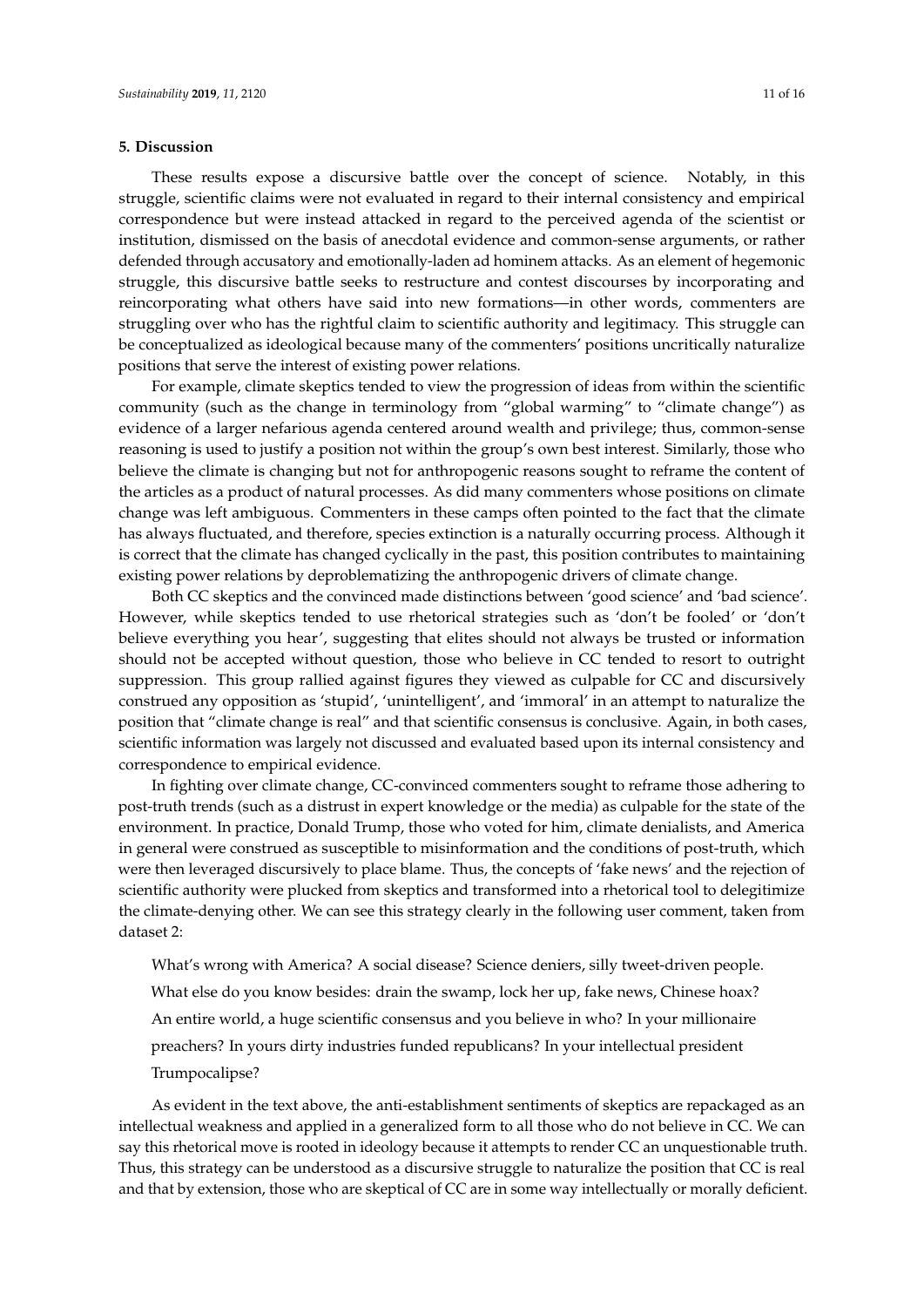Furthermore, the use of humiliation and aggression to suppress those who deny or are skeptical of scientific information can be conceptualized as the struggle to diffuse one's own worldview through ideological means. Moreover, when we consider that ideologies function as organizing forces that legitimize one's emotions [\[34\]](#page-14-12), we can understand the collective anger toward those with opposing opinions as a facet of ideological struggle.

After all, it is not the case that the average Facebook commenter who is a CC denier and susceptible to misinformation is responsible for CC. Rather, CC is an emergent property of economic and social systems [\[48\]](#page-15-4), in which the costs and benefits of CC are inequitably distributed [\[49\]](#page-15-5). Further, existing power relationships are threatened by the system change that is necessary to effectively combat CC [\[34](#page-14-12)[,50\]](#page-15-6). Effectively, in the pattern of CC-denialism suppression that was observed, these power relationships are maintained.

The findings show that ideological positions are not unified; rather, they are varied and highly contradictory. We can contextualize these fragmented ideologies as the means by which hegemony arranges "consent but not necessarily consensus" in late-capitalism [\[51\]](#page-15-7) (p. 12). This is because societal cohesion is not essential for capitalism to function—it is sustained by any matrix of ideological formations which allow for sustained commodity production and consumption and which impart obedience in the labor force [\[31,](#page-14-9)[51\]](#page-15-7). The significance of the cultural fragmentation that characterizes postmodernity and is visible in the data as a new iteration of ideological struggle has the hegemonic function of dividing people with common interests to hinder the possibility of solidarity and a collective and progressive transformation. Thus, the conditions of post-truth can be further explained as a continuation of the postmodern condition whose logic is internally consistent with the cultural logic of late-capitalism [\[52\]](#page-15-8).

It is worth noting that the nature of discourse taking place online is highly likely to differ depending upon cultural context. In the data, it appeared that commenters operated without fear of recourse despite the inflammatory nature of their comments. This was perhaps in part due to the culture of radical free speech in the US, where citizens may voice any opinion even if it is offensive, profane, or undermines democracy. In cultures where citizens are less likely to openly contradict authorities, or where social media are monitored closely by the state, it is possible that the modalities within the discourse may also differ. However, as previously stated, we consider post-truth to be a phenomenon that emerges within advanced capitalism.

In looking for a pathway forward, it is helpful to consider Fairclough's model for CDA, which supposes a dialectical relationship between discourse practice and social practice. This is to say that sustainability studies ought to employ a rational theory of change that addresses both discursive and material dimensions. Gramsci's radical theory of counter-hegemony is consistent with this theoretical basis; it places culture as central to transforming the political sphere and offers a tangible starting point for addressing the conditions of post-truth. Essentially, Gramsci's vision of a counter-hegemony aims to foster consensus around a collective emancipatory revolution [\[51\]](#page-15-7). Counter-hegemony also seeks to embrace the opportunity provided by crisis as potential entry points for challenging the ideological and material roots of hegemony [\[39\]](#page-14-17). The model for this transformation places the driver for political change at the sociocultural level in the realm of values and customs [\[34\]](#page-14-12). However, it is not enough to simply change the culture. A transformation in the lived relations of ideology must be accompanied by a change in concrete material conditions. In practice, this means both addressing the structural conditions of inequality, as well as embracing a critical perspective on social structures and power relations within disciplines concerned with sustainability.

Due to issues of scope, we chose to focus only on textual analysis and omitted a larger semiotic analysis related to the role of images and video in influencing the public's response to online content. Neither did we consider the role of media outlets in framing the debates we analyzed. It is highly likely that that the images, videos, news headlines, and reputation of the media organizations all influenced the tone of the debates we analyzed. Future research should consider delving deeper into the nature of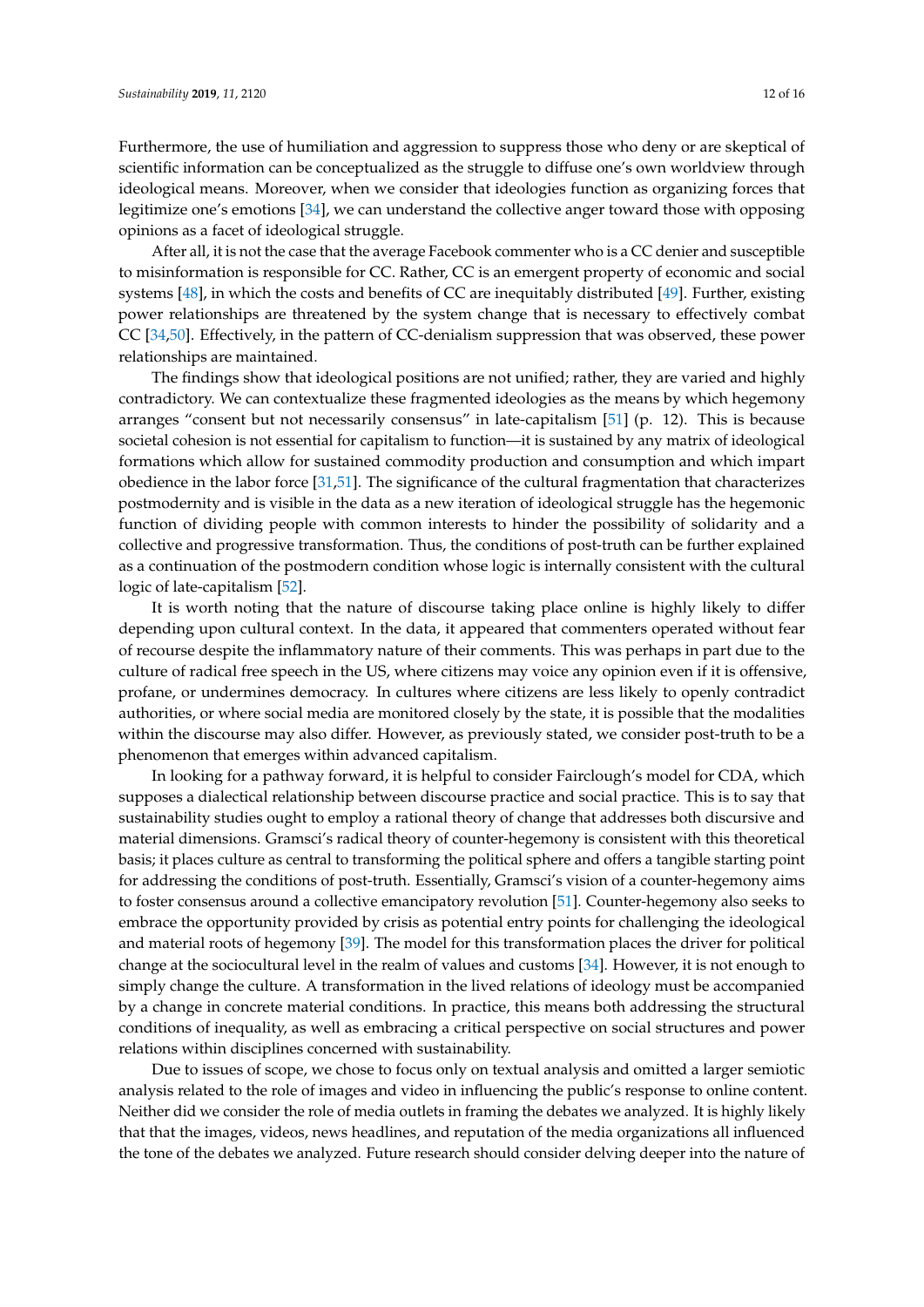these forms of intertextuality online, especially in terms of their potential role in ideological formation and reformation.

We cannot guarantee all of the comments we considered originated from within the US, although we aimed to minimize this through our case selection. Further, we cannot be certain all comments were in fact produced by users operating independently and not by online bots or via sponsored trolling operations even with Facebook's attempts to omit fake accounts using the "Relevant Comments" filter. This lack of verifiability represents a key challenge for the analysis of social media discourse and further demonstrates that Facebook is not free from coercion. Lastly, the comments we considered may represent users with a strong interest in climate politics and should not be taken as a comprehensive sampling of discourses related to climate change within the US.

#### **6. Conclusions: Implications for Sustainability Studies and Communication**

The purpose of this work has been to provide an explanation for the shift in discourse observed online and popularly labeled as post-truth, so as to offer a pathway forward in light of pressing sustainability challenges. Toward this aim, we have provided a sociological explanation of post-truth as resulting from the material and discursive roots of hegemony. Through a mixed methods approach integrating corpus-assisted linguistic analysis into a larger framework for critical discourse analysis, we have established that post-truth can be explained as a new facet of ideological struggle in the cases selected. Our analysis has shown that the nature of this struggle is tied explicitly to the role of science in society, in which the legitimacy of science is caught in a tug-of-war of values between elitism on the one hand and a rejection of the establishment on the other.

It follows that the use and usefulness of social media should be critically questioned, and it should not be taken a priori that these platforms are appropriate channels for science communication. In contrast to other forms of media where the conditions of post-truth are not so readily observed, social media are characterized by minimal moderation and encourage contention to increase content engagement, while also profiting from the sale of user information. As we have shown, this creates a forum inseparable from a wider cultural hegemony, where values are a vehicle for ideological struggle rather than a basis for building consensus. Importantly, to say that that discourse is rooted in ideology does not insulate it from reason altogether. If those working within scientific institutions are to effectively communicate scientific information, it is necessary to strive for a forum conducive to building consensus through reason. Here, reason is taken to be the sort of discussion that would take place in as wide a group as possible engaging in dialogue under conditions as free as possible from coercion [\[34\]](#page-14-12). Based on this analysis, Facebook does not yet offer such a tool.

Further, our study demonstrated that there is lack of consensus not simply about whether climate change is real but about why scientific knowledge of climate change is important. Moreover, this extends to a lack of discussion about why truth is important and how it relates to emancipation. In this context, any counter-hegemony supported from within sustainability studies (and academia in general) must address this fundamental value. In practice, this means moving away from Scientism—conceptualized as maintaining a priori that science and truth are the most appropriate means for informing debate (e.g., the information deficit model of science communication). Despite the epistemic validity of scientific knowledge, whether it is accepted or rejected within the social sphere is largely determined by the ever-evolving values that are the object of cultural struggle within advanced capitalism. Within this struggle, truth is not value-neutral. Moving forward, one useful starting point will be to confront the perception of a culture of elitism within scientific institutions—widely present in the data we analyzed—in recognition that these institutions play their own discursive role in maintaining power relations. Furthermore, scientific institutions must be willing to engage in hegemonic struggle through material strategies, which include increasing scientific literacy across class lines, questioning accessibility to education within these institutions, and taking action to remedy the structural aspects of inequality.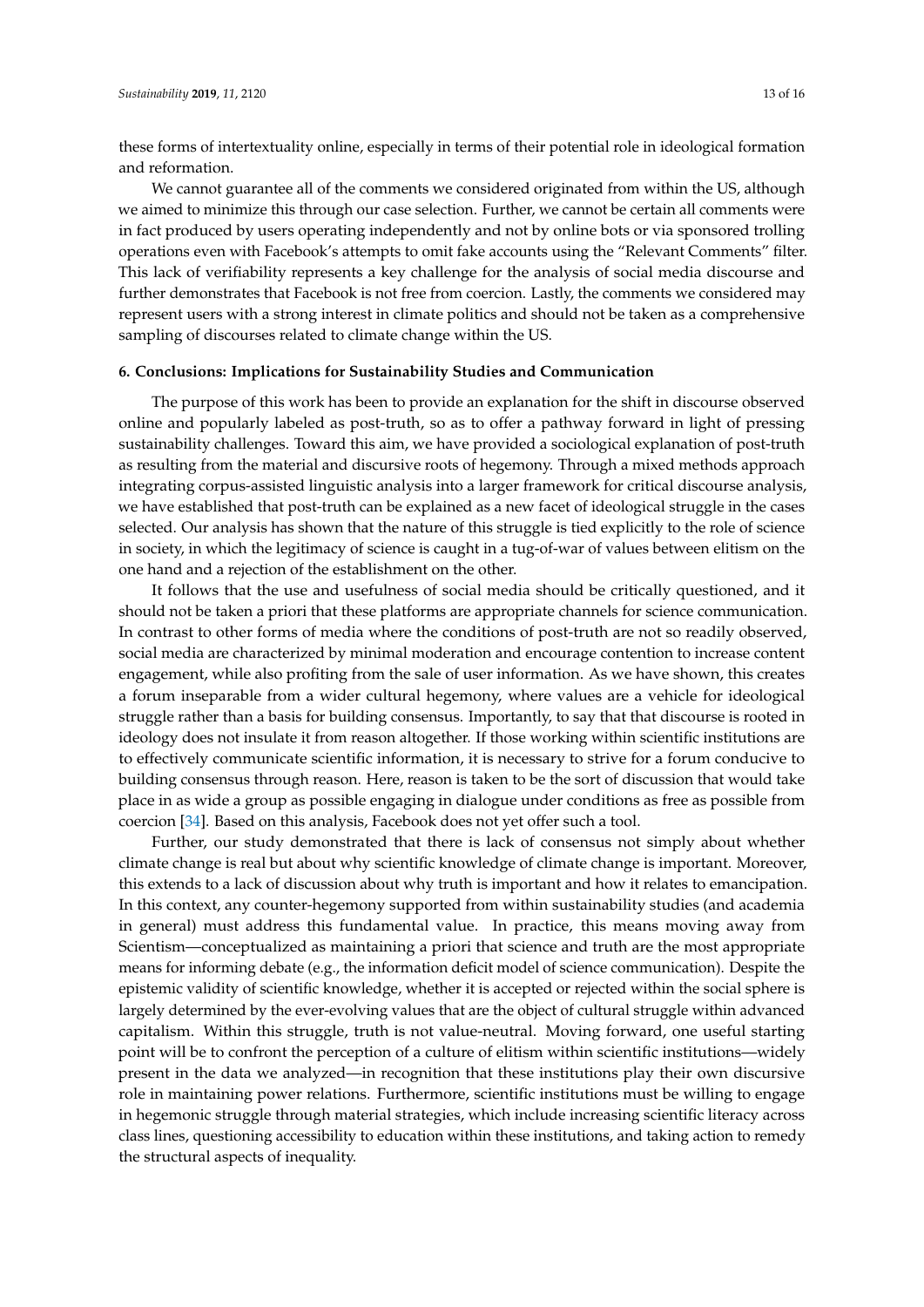To summarize, in search of a pathway forward reflective of these findings, we argue those working from within academia to support a democratic and just transition to a more sustainable future ought to consider the material and discursive roots of the post-truth moment when communicating with civil society. In the age of post-truth, the truth matters not for those who can wield hegemonic power but for those who wish to move beyond the conditions of their own domination.

**Author Contributions:** C.J. was responsible for the overall research design, the theory construction, the data collection, and conducted the critical discourse analysis and lexical analysis. M.I. acted as a corresponding author, provided research guidance and framing, and contributed to the literature review. G.L. supported the lexical analysis, provided editing and proofreading, and contributed to writing the manuscript.

**Funding:** This research received no external funding.

**Conflicts of Interest:** The authors declare no conflict of interest.

### **References**

- <span id="page-13-0"></span>1. Pavi´c, Ž.; Šundali´c, A. Science in Post-Truth Society: New Media and Social Perception of Science. *Media Cult. Pub. Relat.* **2017**, *8*, 35–46.
- <span id="page-13-1"></span>2. Gilchrist, A. Post-truth: An outline review of the issues and what is being done to combat it. *Ibersid* **2018**, *12*, 13–24.
- <span id="page-13-2"></span>3. Post-Truth. In Oxford English Dictionary. Available online: [https://en.oxforddictionaries.com/definition/](https://en.oxforddictionaries.com/definition/post-truth) [post-truth](https://en.oxforddictionaries.com/definition/post-truth) (accessed on 4 February 2018).
- <span id="page-13-3"></span>4. Lewandowsky, S. Beyond Misinformation: Understanding and Coping with the "Post-Truth" Era. *J. Appl. Res. Mem. Cognit.* **2017**, *6*, 353–369. [\[CrossRef\]](http://dx.doi.org/10.1016/j.jarmac.2017.07.008)
- <span id="page-13-4"></span>5. Lockie, S. Post-truth politics and the social sciences. *Environ. Sociol.* **2016**, *3*, 1–5. [\[CrossRef\]](http://dx.doi.org/10.1080/23251042.2016.1273444)
- <span id="page-13-5"></span>6. Blackburn, S. *On Truth*; Oxford University Press: Oxford, UK, 2018.
- <span id="page-13-6"></span>7. Oliver, J.; Wood, T. Conspiracy Theories and the Paranoid Style(s) of Mass Opinion. *Am. J. Pol. Sci.* **2014**, *58*, 952–966. [\[CrossRef\]](http://dx.doi.org/10.1111/ajps.12084)
- <span id="page-13-7"></span>8. Dahlberg, L. The Habermasian Public Sphere Encounters Cyber-Reality. *J. Eur. Inst. Commun. Cult.* **2001**, *8*, 83–96. [\[CrossRef\]](http://dx.doi.org/10.1080/13183222.2001.11008782)
- 9. Papacharissi, Z. The virtual sphere: The internet as a public sphere. *New Media Soc.* **2002**, *4*, 9–27. [\[CrossRef\]](http://dx.doi.org/10.1177/14614440222226244)
- <span id="page-13-8"></span>10. Heng, M.; Moor, A.d. From Habermas's communicative theory to practice on the internet. *Info Syst. J.* **2003**, *12*, 331–352. [\[CrossRef\]](http://dx.doi.org/10.1046/j.1365-2575.2003.00144.x)
- <span id="page-13-9"></span>11. Bene, M. Go viral on the Facebook! Interactions between candidates and followers on Facebook during the Hungarian general election campaign of 2014. *Inform. Commun. Soc.* **2017**, *20*, 513–529. [\[CrossRef\]](http://dx.doi.org/10.1080/1369118X.2016.1198411)
- <span id="page-13-10"></span>12. Stieglitz, S.; Dang-Xuan, L. Emotions and Information Diffusion in Social Media—Sentiment of Microblogs and Sharing Behavior. *J. Manag. Inform. Syst.* **2013**, *29*, 217–247. [\[CrossRef\]](http://dx.doi.org/10.2753/MIS0742-1222290408)
- <span id="page-13-11"></span>13. Vosoughi, S.; Roy, D.; Aral, S. The spread of true and false news online. *Science* **2018**, *359*, 1146–1151. [\[CrossRef\]](http://dx.doi.org/10.1126/science.aap9559)
- <span id="page-13-12"></span>14. Craft, S.; Ashley, S.; Maksl, A. News media literacy and conspiracy theory endorsement. *Commun. Pub.* **2017**, *2*. [\[CrossRef\]](http://dx.doi.org/10.1177/2057047317725539)
- <span id="page-13-13"></span>15. Devine, N. Beyond Truth and Non-truth. In *Post-Truth, Fake News*; Peters, M., Rider, S., Hyvönen, M., Besley, T., Eds.; Springer: Singapore, 2018; pp. 161–168.
- <span id="page-13-14"></span>16. Legg, C. The Solution to Poor Opinions Is More Opinions: Peircean Pragmatist Tactics for the Epistemic Long Game. In *Post-Truth, Fake News*; Peters, M., Rider, S., Hyvönen, M., Besley, T., Eds.; Springer: Singapore, 2018; pp. 43–58.
- <span id="page-13-15"></span>17. Nagle, A. *Kill All Normies: Online Culture Wars from 4chan and Tumblr to Trump and the Altright*; Zero Books: Winchester, UK, 2017.
- <span id="page-13-16"></span>18. Soukup, P. Facebook: Changing the Face of Communication Research. *Commun. Res. Trends* **2018**, *37*, 3.
- <span id="page-13-17"></span>19. Pesily, N. The 2016 U.S. Election: Can Democracy Survive the Internet? *J. Democr.* **2017**, *28*, 63–76. [\[CrossRef\]](http://dx.doi.org/10.1353/jod.2017.0025)
- <span id="page-13-18"></span>20. Sismondo, S. Post-truth? *Soc. Stud. Sci.* **2017**, *47*. [\[CrossRef\]](http://dx.doi.org/10.1177/0306312717692076)
- <span id="page-13-19"></span>21. Peter, C.; Koch, T. When Debunking Scientific Myths Fails (and When It Does Not): The Backfire Effect in the Context of Journalistic Coverage and Immediate Judgments as Prevention Strategy. *Sci. Commun.* **2015**, *38*, 3–25. [\[CrossRef\]](http://dx.doi.org/10.1177/1075547015613523)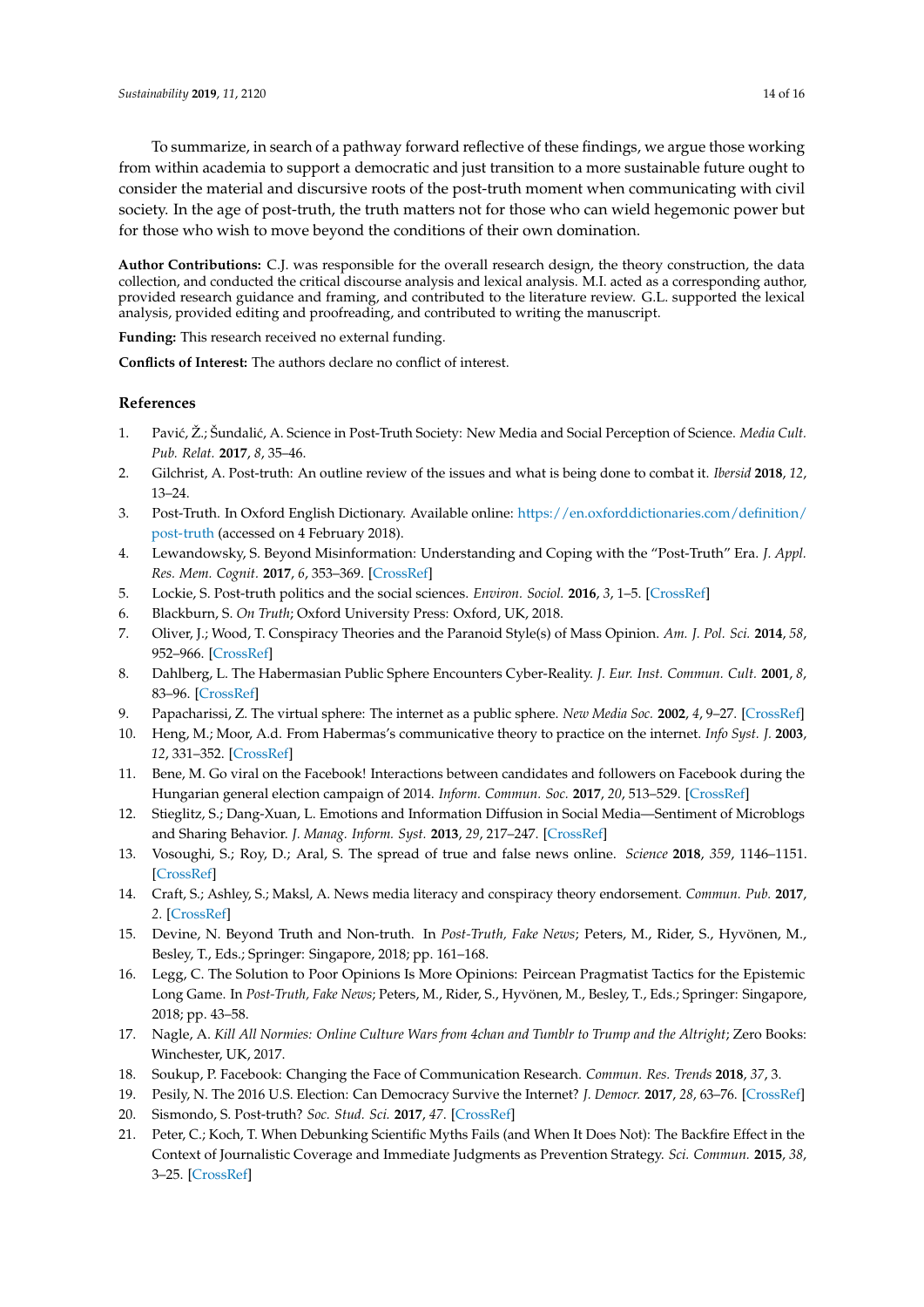- <span id="page-14-0"></span>22. Vicario, M.D.; Vivaldo, G.; Bessi, A.; Zollo, F.; Scala, A.; Caldarelli, G.; Quattrociocchi, W. Echo Chambers: Emotional Contagion and Group Polarization on Facebook. *Nature* **2016**, *6*, 37825. [\[CrossRef\]](http://dx.doi.org/10.1038/srep37825)
- <span id="page-14-1"></span>23. Mejia, R. White lies: A racial history of the (post)truth. *Commun. Crit. Cult. Stud.* **2018**, *19*, 109–126. [\[CrossRef\]](http://dx.doi.org/10.1080/14791420.2018.1456668)
- <span id="page-14-2"></span>24. Daily Kos. Be Happy for Coal Miners Losing Their Health Insurance: They're Getting Exactly What They Voted for. Available online: [https://www.dailykos.com/stories/2016/12/12/1610198/-Be-happy](https://www.dailykos.com/stories/2016/12/12/1610198/-Be-happy-for-coal-miners-losing-their-health-insurance-They-re-getting-exactly-what-they-voted-for)[for-coal-miners-losing-their-health-insurance-They-re-getting-exactly-what-they-voted-for](https://www.dailykos.com/stories/2016/12/12/1610198/-Be-happy-for-coal-miners-losing-their-health-insurance-They-re-getting-exactly-what-they-voted-for) (accessed on 15 February 2018).
- <span id="page-14-3"></span>25. Salama, S.; Aboukoura, K. Role of Emotions in Climate Change Communication. In *Handbook of Climate Change Communication*; Filho, L., Manolas, E., Azul, A., Azeiteiro, U., McGhie, H., Eds.; Springer: Cham, Germany, 2018; Volume 1.
- <span id="page-14-4"></span>26. Zimmerman, J. It's Time to Give Up on Facts, or At Least to Temporarily Lay Them Down in Favor of a More Useful Weapon: Emotions. *Slate*. Available online: [https://slate.com/technology/2017/02/counter-lies](https://slate.com/technology/2017/02/counter-lies-with-emotions-not-facts.html)[with-emotions-not-facts.html](https://slate.com/technology/2017/02/counter-lies-with-emotions-not-facts.html) (accessed on 14 January 2018).
- <span id="page-14-5"></span>27. Enfield, N. We're in a Post-Truth World with Eroding Trust and Accountability: It Can't End Well. *The Guardian*. Available online: [https://www.theguardian.com/commentisfree/2017/nov/17/were-in-a](https://www.theguardian.com/commentisfree/2017/nov/17/were-in-a-post-truth-world-with-eroding-trust-and-accountability-it-cant-end-well)[post-truth-world-with-eroding-trust-and-accountability-it-cant-end-well](https://www.theguardian.com/commentisfree/2017/nov/17/were-in-a-post-truth-world-with-eroding-trust-and-accountability-it-cant-end-well) (accessed on 14 January 2018).
- <span id="page-14-6"></span>28. Shribman, D. Yes, the Truth Still Matters. *The New York Times*. Available online: [https://www.nytimes.com/](https://www.nytimes.com/2017/12/11/opinion/truth-matters-trump-fake-news.html) [2017/12/11/opinion/truth-matters-trump-fake-news.html](https://www.nytimes.com/2017/12/11/opinion/truth-matters-trump-fake-news.html) (accessed on 14 January 2018).
- <span id="page-14-7"></span>29. Simis, M.; Madden, H.; Cacciatore, M.; Yeo, S. The lure of rationality: Why does the deficit model persist in science communication? *Pub. Underst. Sci.* **2016**, *25*, 400–414. [\[CrossRef\]](http://dx.doi.org/10.1177/0963662516629749)
- <span id="page-14-8"></span>30. Statista. Number of Facebook Users in the United States from 2015 to 2022 (in Millions). Global Social Network Penetration Rate as of January 2018, by Region. Statista, The Statistics Portal. Available online: <https://www.statista.com/statistics/278409/number-of-social-network-users-in-the-united-states/> (accessed on 6 November 2017).
- <span id="page-14-9"></span>31. Harvey, D. *The Condition of Postmodernity: An Enquiry into the Origins of Cultural Change*; Blackwell Publishing: Oxford, UK, 1989.
- <span id="page-14-10"></span>32. Leiserowitz, A.; Maibach, E.; Roser-Renouf, C.; Feinberg, G.; Rosenthal, S. *Climate Change in the American Mind: October, 2015*; Yale University and George Mason University: New Haven, CT, USA, 2015.
- <span id="page-14-11"></span>33. Bolsen, T.; Shapiro, M.A. The US News Media, Polarization on Climate Change, and Pathways to Effective Communication. *Environ. Commun.* **2018**, *12*, 149–163. [\[CrossRef\]](http://dx.doi.org/10.1080/17524032.2017.1397039)
- <span id="page-14-12"></span>34. Eagleton, T. *Ideology: An Introduction*; Verso: London, UK, 2007.
- <span id="page-14-13"></span>35. Fairclough, N. Critical and Descriptive Goals in Discourse Analysis. *J. Pragm.* **1985**, *9*, 739–763. [\[CrossRef\]](http://dx.doi.org/10.1016/0378-2166(85)90002-5)
- <span id="page-14-14"></span>36. Brodkin, K.; Strathmann, C. The Struggle for Hearts and Minds: Organization, Ideology and Emotion. *Labor Stud. J.* **2004**, *29*, 1–24. [\[CrossRef\]](http://dx.doi.org/10.1177/0160449X0402900301)
- <span id="page-14-16"></span>37. Fine, G.A.; Sandstrom, K. Ideology in Action: A Pragmatic Approach to a Contested Concept. *Am. Sociol. Assoc.* **1993**, *11*, 21–38. [\[CrossRef\]](http://dx.doi.org/10.2307/201978)
- <span id="page-14-15"></span>38. Wodak, R. Images in/and news in a globalised world: Introductory Thoughts. In *Mediating Ideology in Text and Image: Ten Critical Studies*; Lassen, I., Strunck, J., Vestergaard, T., Eds.; John Benjamins Publications: Amsterdam, The Netherlands, 2006; Volume 18.
- <span id="page-14-17"></span>39. Anderson, P. The Antinomies of Antonio Gramsci. *New Left Rev.* **1976**, *100*, 5–78.
- <span id="page-14-18"></span>40. Lears, J. The Concept of Cultural Hegemony: Problems and Possibilities. *Am. Hist. Rev.* **1985**, *90*, 567–593. [\[CrossRef\]](http://dx.doi.org/10.2307/1860957)
- <span id="page-14-19"></span>41. Burawoy, M. The Roots of Domination: Beyond Bourdieu and Gramsci. *Sociology* **2012**, *46*, 187–206. [\[CrossRef\]](http://dx.doi.org/10.1177/0038038511422725)
- <span id="page-14-20"></span>42. Flyvbjerg, B. Five Misunderstandings About Case-Study Research. *Qual. Inq.* **2006**, *12*, 219–245. [\[CrossRef\]](http://dx.doi.org/10.1177/1077800405284363)
- <span id="page-14-21"></span>43. Facebook. Facebook Reports Fourth Quarter and Full Year 2017 Results. Available online: [https://investor.fb.com/investor-news/press-release-details/2018/Facebook-Reports-Fourth-Quarter](https://investor.fb.com/investor-news/press-release-details/2018/Facebook-Reports-Fourth-Quarter-and-Full-Year-2017-Results/default.aspx)[and-Full-Year-2017-Results/default.aspx](https://investor.fb.com/investor-news/press-release-details/2018/Facebook-Reports-Fourth-Quarter-and-Full-Year-2017-Results/default.aspx) (accessed on 6 February 2018).
- <span id="page-14-22"></span>44. Koteyko, N.; Jaspal, R.; Nerlich, B. Climate change and "climategate" in online reader comments: A mixed methods study. *Geogr. J.* **2013**, *179*, 74–86. [\[CrossRef\]](http://dx.doi.org/10.1111/j.1475-4959.2012.00479.x)